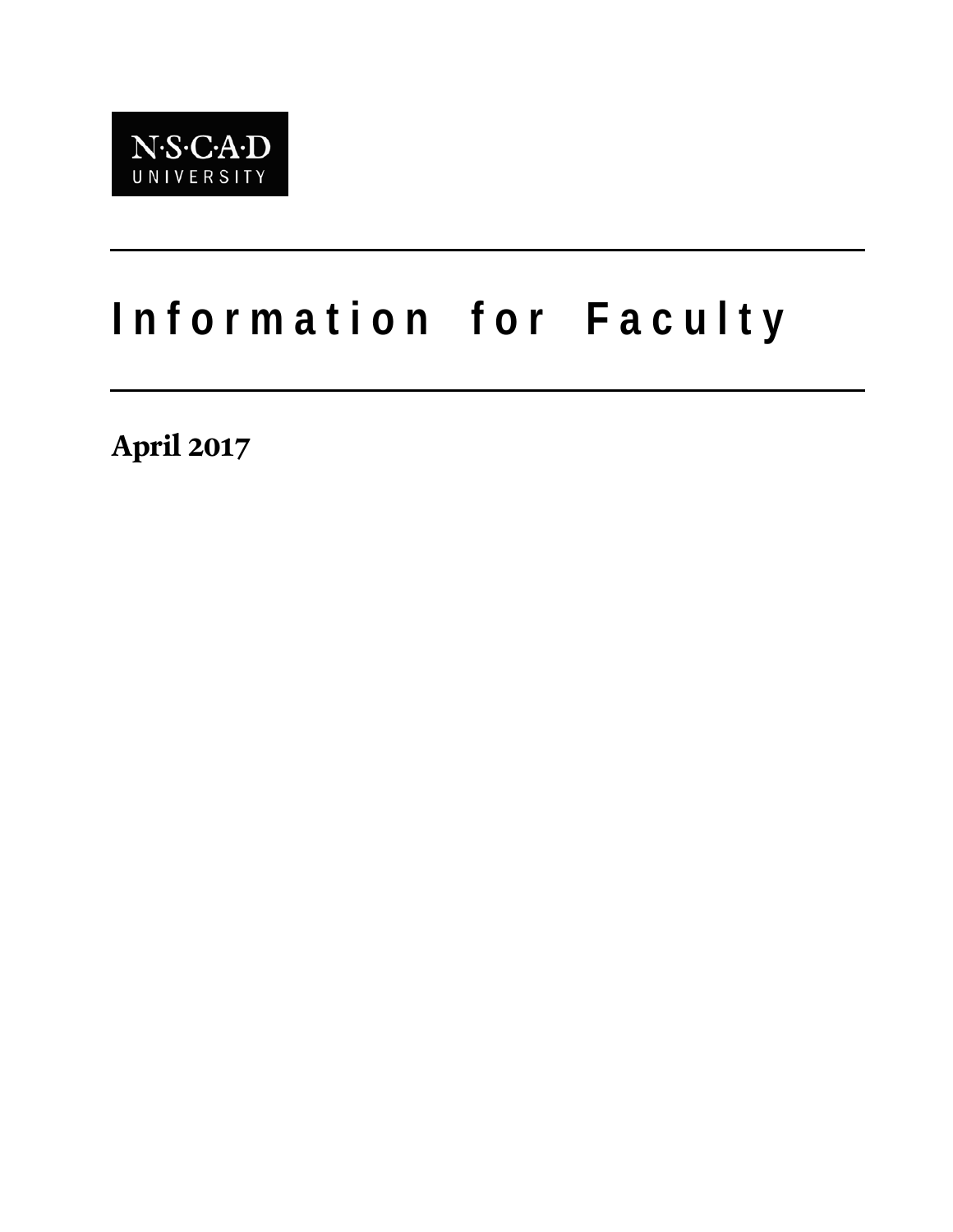# Contents

| Campus Security Fountain Campus: [within the Fountain Campus dial 9+] 902-877-0764 12 |  |
|---------------------------------------------------------------------------------------|--|
|                                                                                       |  |
|                                                                                       |  |
|                                                                                       |  |
|                                                                                       |  |
|                                                                                       |  |
|                                                                                       |  |
|                                                                                       |  |
|                                                                                       |  |
|                                                                                       |  |
|                                                                                       |  |
|                                                                                       |  |
|                                                                                       |  |
|                                                                                       |  |
|                                                                                       |  |
|                                                                                       |  |
|                                                                                       |  |
|                                                                                       |  |
|                                                                                       |  |
|                                                                                       |  |
|                                                                                       |  |
|                                                                                       |  |
|                                                                                       |  |
|                                                                                       |  |
|                                                                                       |  |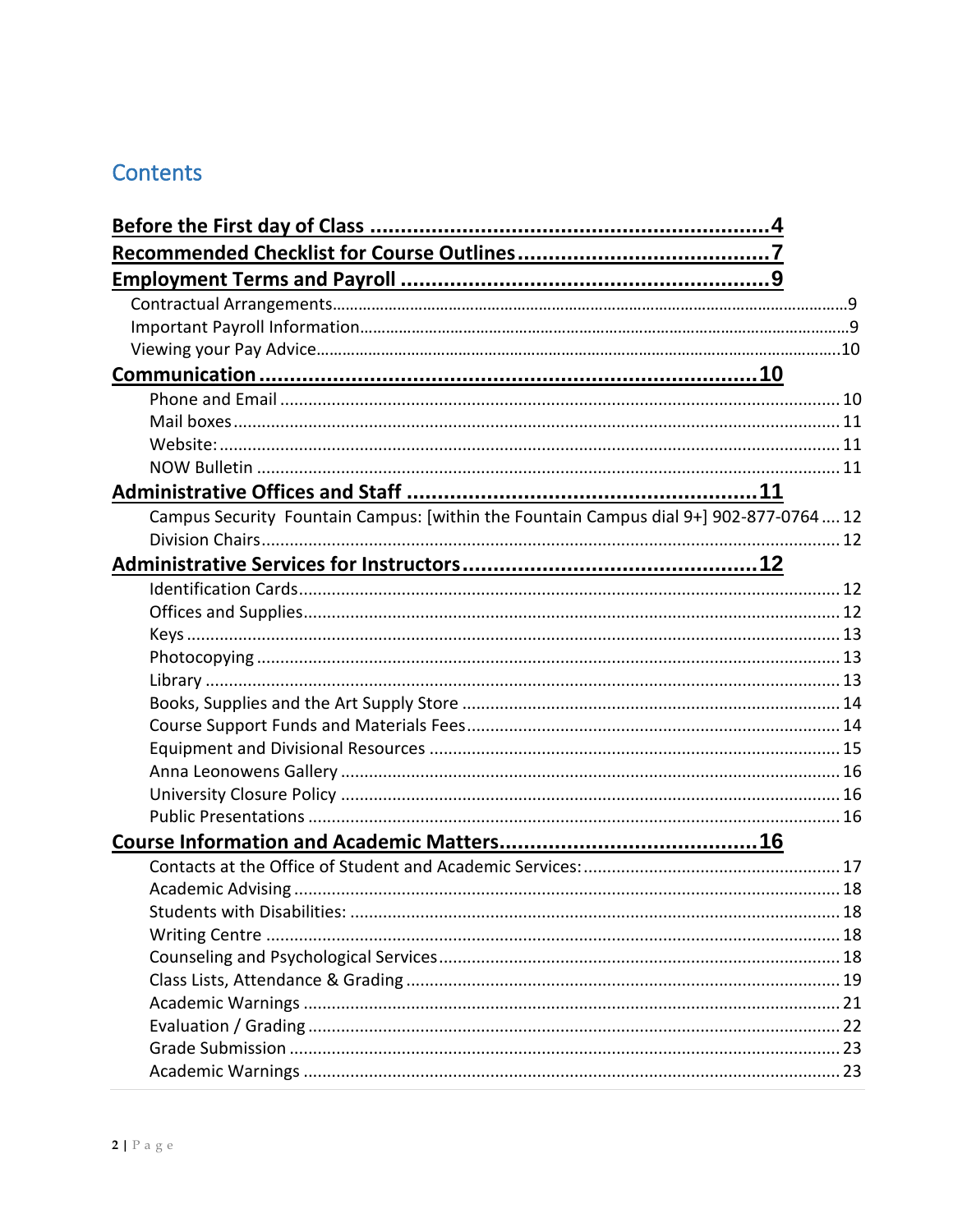| Print these numbers out and staple them to your attendance roster each term 25 |     |
|--------------------------------------------------------------------------------|-----|
|                                                                                |     |
|                                                                                |     |
|                                                                                | -28 |
|                                                                                |     |
|                                                                                |     |
|                                                                                |     |
|                                                                                |     |
| Course Outline Template                                                        |     |
|                                                                                | 36  |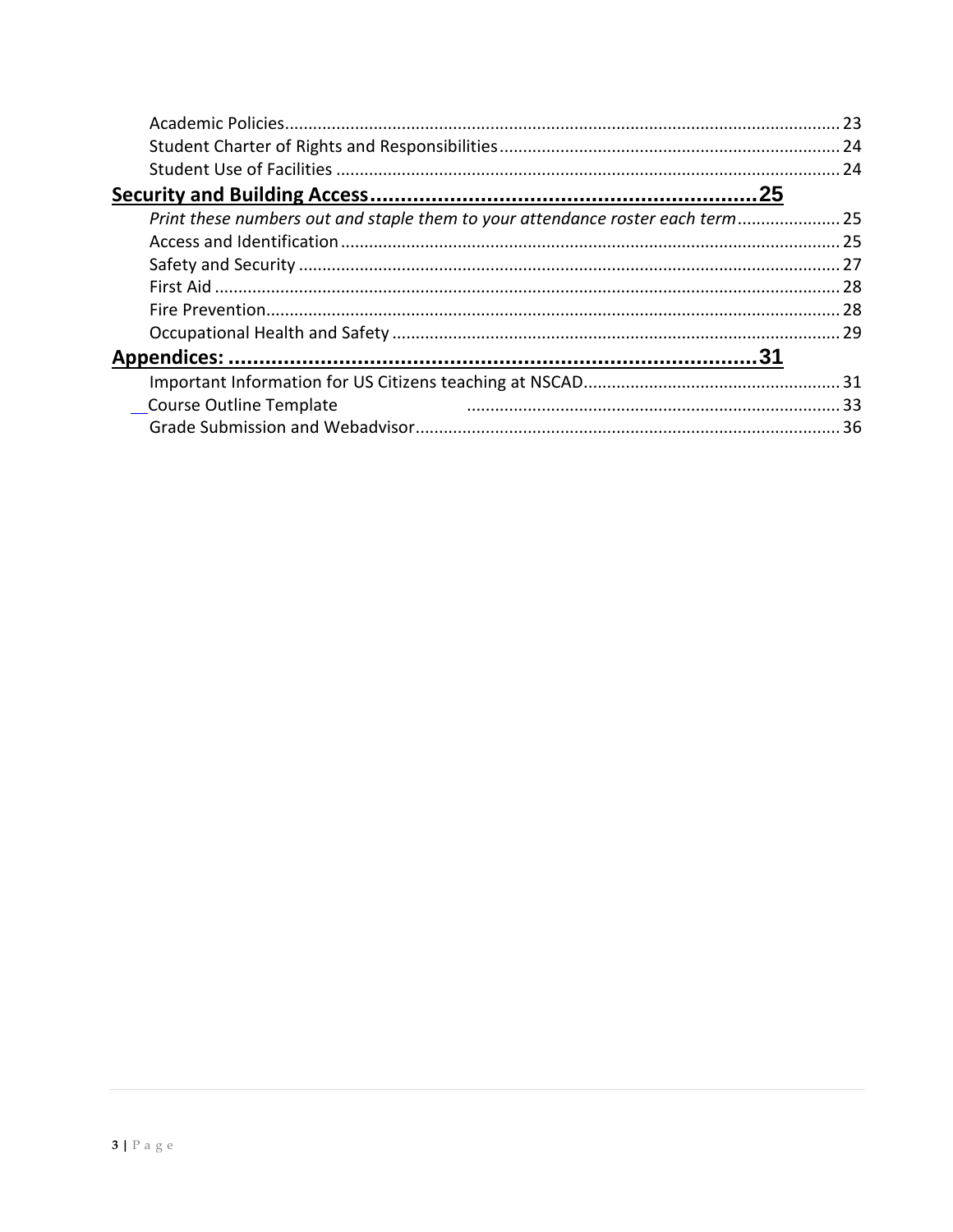# <span id="page-3-0"></span>**Before the First day of Class**

Welcome to your teaching experience NSCAD University! Before you read this information booklet, it may be helpful to look over this list;

Before the first day of class please:

- 1. Make sure your **course outline** is emailed to your Academic Chair AND to the Office of Academic Affairs and Research a minimum of one week before the start of semester.
- 2. Familiarize yourself with the location of fire alarms, fire extinguishers and fire exits nearest your teaching space(s)
- 3. Ensure that you have identified the nearest source of first aid supplies to your classroom.
- 4. Enter the Security office telephone numbers for the campus you will be teaching at into your cell phone.
- 5. Find out from your **Division Chair**, the amount of the **material fee** for your course (if applicable) so that you can add that information to your course outline. Be sure you know what materials you will be providing to each student so that this information can also be listed.
- **6.** A class list/attendance sheet can be viewed in WebAdvisor once you have obtained a NSCAD Faculty email address.
- 7. Go to the Office of Student Services and obtain an **ID card,** then go to the Library and get the **Library access bar code** put on that card. Meet the **Librarian**. Go to the Multimedia Centre and meet the Multimedia Technicians, acquaint yourself with what they have in **Multimedia. If you are at the Port Campus or Academy Building, find out what media resources are available and how to arrange for them.** Ask your **Division Chair** where you can find your **Mailbox.** Mailboxes are available in the Service Centre for all faculty – please ask Sonya Diamond if you don't have one.
- 8. Final versions of course outlines are to be provided to your **Division Chair** and the **Office of Academic Affairs** at least **seven days prior** to the beginning of semester. (For the Foundation Division, second session, seven week module courses, be sure to submit your course outline at least one week prior to the start of that second session.)
- 9. Ensure that you also know where the nearest NSCAD telephone is, and that you have access to it.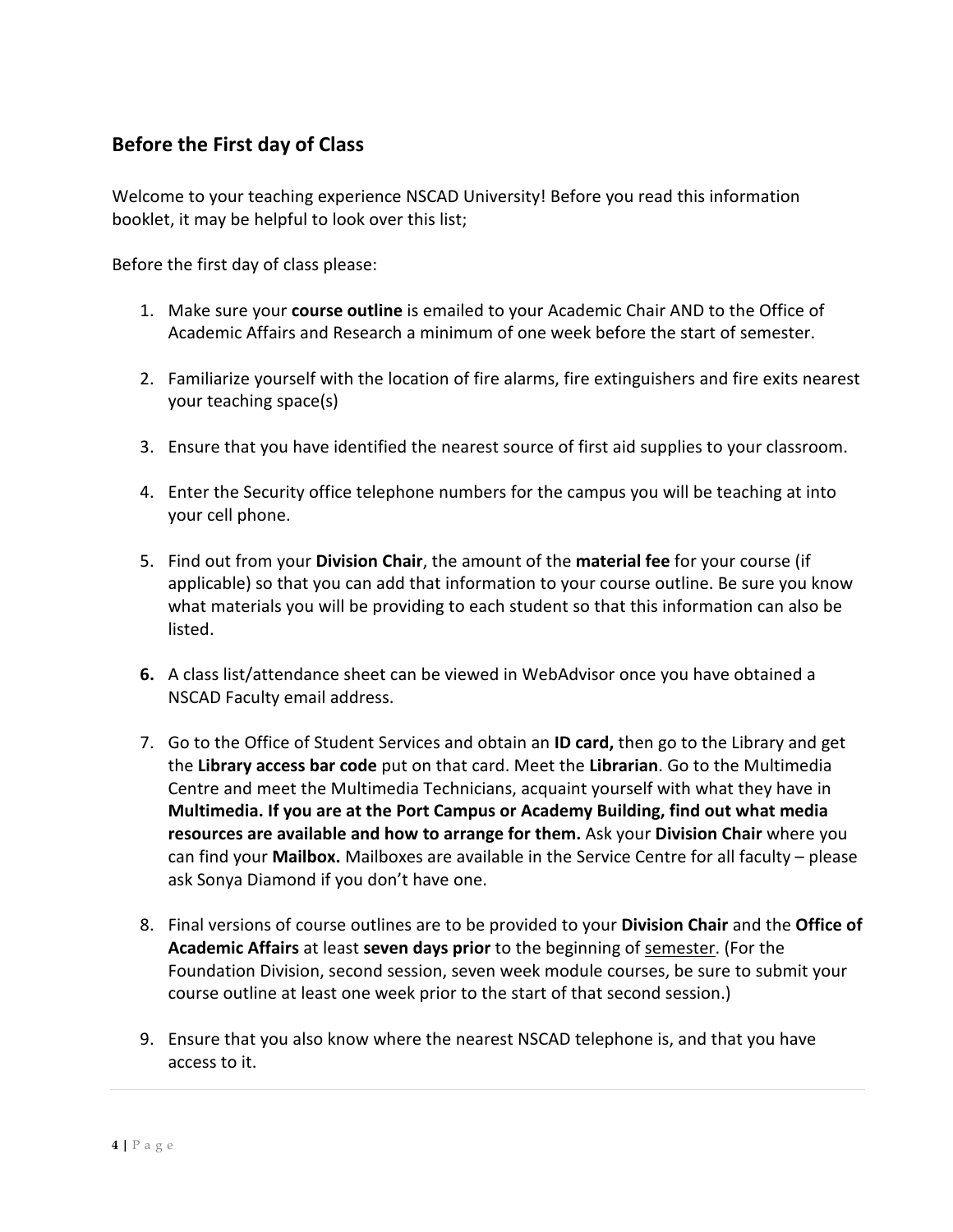- 10. If you are going to require a campus guide, course-pack, textbook or readings, talk to your Chair about how and if that can be arranged, as soon as possible. You can also arrange to get a login for Campus Guides [\(https://libguides.com/login.php?iid=962\)](https://libguides.com/login.php?iid=962) which would enable **you** to upload your readings on a page you create on the NSCAD site. Talk to the **Librarian** about that as soon as possible.
- 11. Make a date to go in and find out how to use the **AV equipment**, and software, make arrangements with Multimedia, or locate props and equipment specific to your class, as appropriate.
- 12. Visit the **Library** to find out what **books and visual resources** are there for you to use. Get instruction on accessing **ArtStore** and other image banks that we pay fees for access.
- 13. Become familiar with the **Learning Commons** located on the second floor of the Library.
- 14. Visit the NSCAD **Art Supply Store** located on the ground level of the Hollis Street entrance.
- 15. Visit the **Anna Leonowens Gallery** and find out about exhibitions/opportunities.
- 16. Look through the tremendously useful instructional sheets provided by Computer Services if you have technical questions. They are found on the website under 'Shops and Services', here is the link: <http://nscad.ca/en/home/shopsandservices/computerservices/default.aspx>
- 17. Read the NSCAD University Occupational Health and Safety Policy, available on the University website [http://nscad.ca/site-nscad/media/nscad/310-](http://nscad.ca/site-nscad/media/nscad/310-006%20Occupational%20Health%20&%20Safety%281%29.pdf) [006%20Occupational%20Health%20&%20Safety%281%29.pdf](http://nscad.ca/site-nscad/media/nscad/310-006%20Occupational%20Health%20&%20Safety%281%29.pdf) ; before you start teaching.
- **18. For employees new to NSCAD: ENSURE THAT YOU HAVE FILLED out the email request form for a NSCAD email address. Contact your Division Chair about this.**
- **19. Be sure your carry your cell phone and bring the 24 hours number for Security with you.**
- **20. Carry this number as well, it is the direct 24/7 number for the HRM Mental Healthy Mobile Crisis Team for youth and adults experiencing a mental health crisis. 902-429-8167**
- **21. Get your key card/keys from Facilities Management using the Maintenance Service Request form which can be found at:<https://nscad.macmms.com/>**

NOTE: Instructors using WebAdvisor can EMAIL themselves their class lists.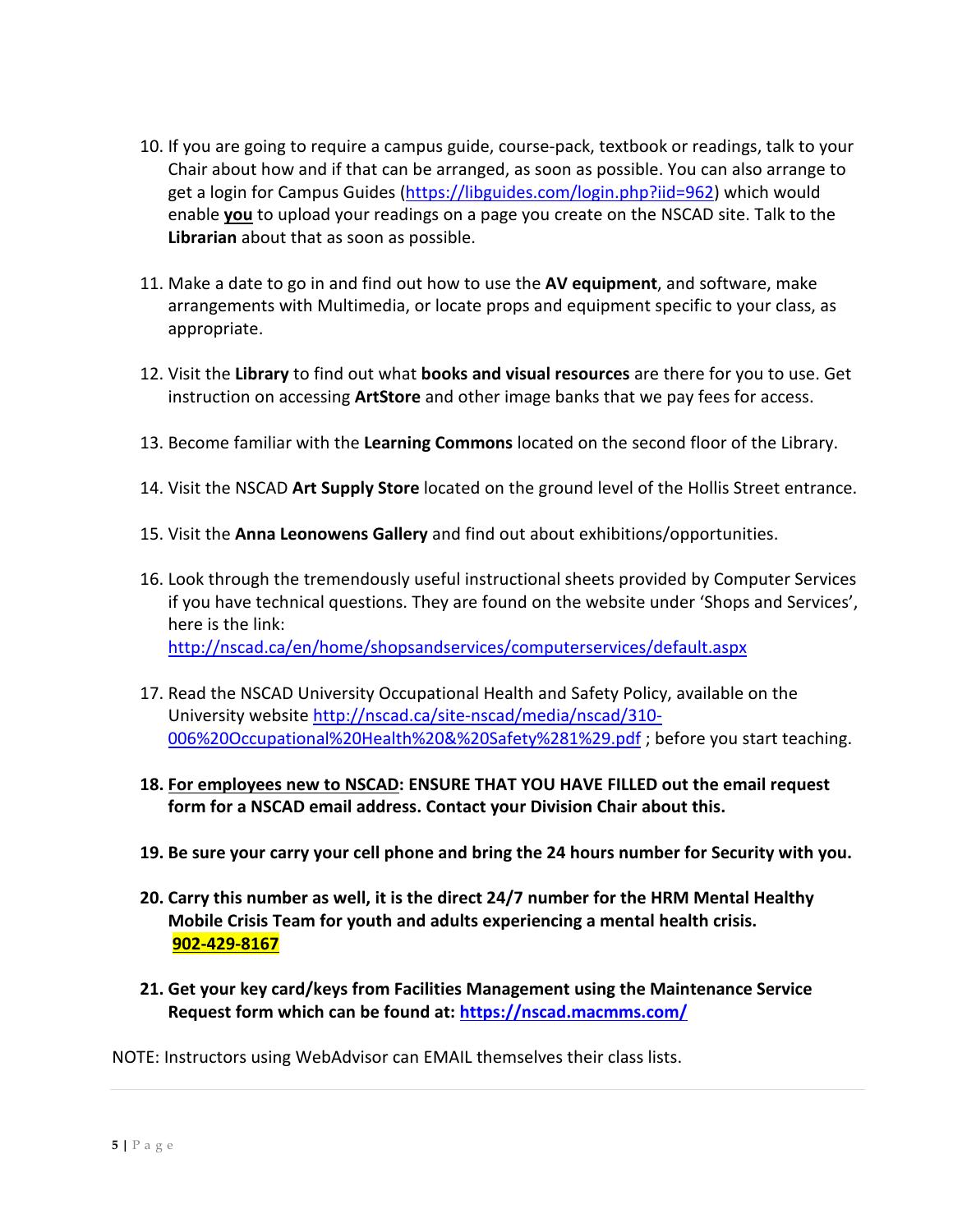- On your WebAdvisor Faculty page you will see a link called "**Email Class Roster",**
- You can click this to email yourself a "comma separated value file" containing the roster for the classes that they teach.
- Save this file to your Desktop or wherever you wish.
- Open EXCEL, go to FILE, OPEN, and browse to select the document.
- This will open the class list in excel so that you can print it, create a table to use as attendance lists, etc.

#### **During the second week of classes;**

By now, any student with special circumstances should have been in contact with you about those circumstances.

**Attendance:** Report the names of any non-attending students to the Assistant Registrar immediately following the second class of the semester and cc your Division Chair with this information. The Assistant Registrar can be reached at 902-494-8124.

#### **YOU MUST HAVE A NSCAD EMAIL ADDRESS IN ORDER TO SUBMIT YOUR GRADES. \* Please note:**

It is our official communication policy that you use your NSCAD email address to communicate with your students. Using Office 365 (Webmail), you can forward all of your NSCAD email to another email address. This is an option for your convenience if you are not able to check your NSCAD email regularly. The instructions to do this can be found here: <http://nscad.ca/en/home/shopsandservices/computerservices/mailforwarding.aspx>

**Grade submissions:** Be sure your grades are submitted online using WebAdvisor within 3 working days after the summer term, and within 4 working days after the Fall and 5 working days after the Winter term

**PLEASE NOTE: STUDENT EVALUATIONS.** After the end of the term you will have the feedback from the evaluations your students write about you. Please always keep the hand written comment sheets because you are the only person who will have those papers. You may wish to use these evaluations when applying for jobs as well as part of your Teaching Dossier both during your first application for Regular Part-Time status and **again during the VP – Academic's performance reviews, after attaining Regular Part-Time status.**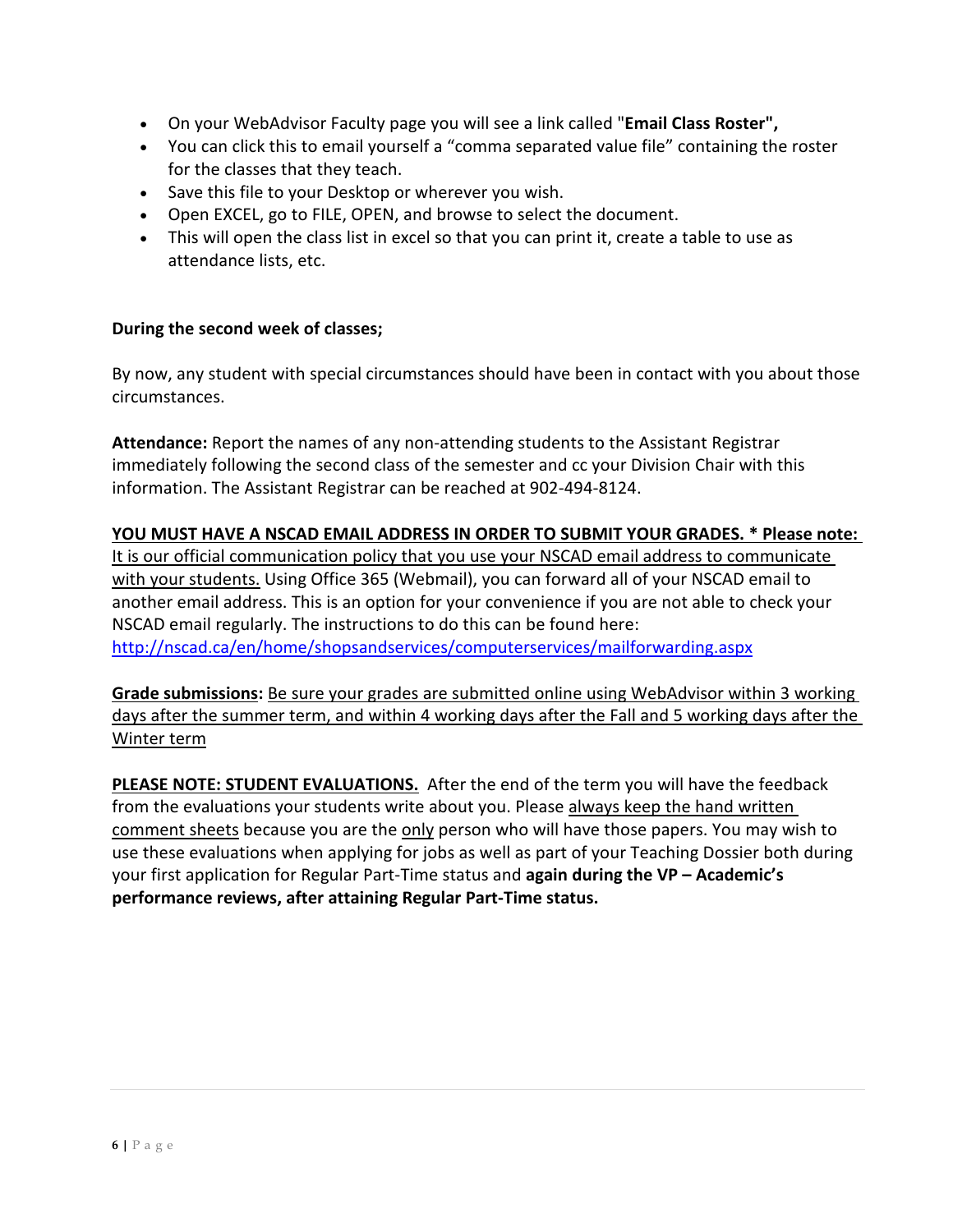# <span id="page-6-0"></span>**Recommended Checklist for Course Outlines**

## **YOU MUST have a NSCAD email address or you will not receive vital information from the various administrative areas.**

| Course Code                                                                                                                                                                                                                                                                                                                           |
|---------------------------------------------------------------------------------------------------------------------------------------------------------------------------------------------------------------------------------------------------------------------------------------------------------------------------------------|
| <b>Course Title</b>                                                                                                                                                                                                                                                                                                                   |
|                                                                                                                                                                                                                                                                                                                                       |
| Instructor name                                                                                                                                                                                                                                                                                                                       |
| Instructor phone number/NSCAD email                                                                                                                                                                                                                                                                                                   |
| Instructor Office telephone number, if applicable                                                                                                                                                                                                                                                                                     |
| Instructor Office Hours, if applicable. (Individual Course Appointees are not required to<br>give this information)                                                                                                                                                                                                                   |
| Course days                                                                                                                                                                                                                                                                                                                           |
| Course times                                                                                                                                                                                                                                                                                                                          |
| Course Campus and room number                                                                                                                                                                                                                                                                                                         |
| Approved Course Description (see Academic Calendar and Guide to Undergraduate and<br>Graduate Programs online) and course pre-requisites                                                                                                                                                                                              |
| Overview of subject matter to be taught                                                                                                                                                                                                                                                                                               |
| Course objectives                                                                                                                                                                                                                                                                                                                     |
| Course workload: for each Credit hour in a 14-week course, a student should be expected<br>to spend three hours of time per week, including scheduled class time. For example, in a<br>three-credit course that meets for four hours a week, a student may be expected to spend<br>five hours on homework and preparations each week. |
| If you apply penalties for late work and attendance they must be set out in detail (these<br>details may not change once the term has begun). Any policy you have about redoing work<br>should also be included.                                                                                                                      |
| Positive Classroom Participation and BEHAVIOR requirements. Please reference the<br>Student Charter of Rights and Responsibilities located in our Academic Calendar, in print                                                                                                                                                         |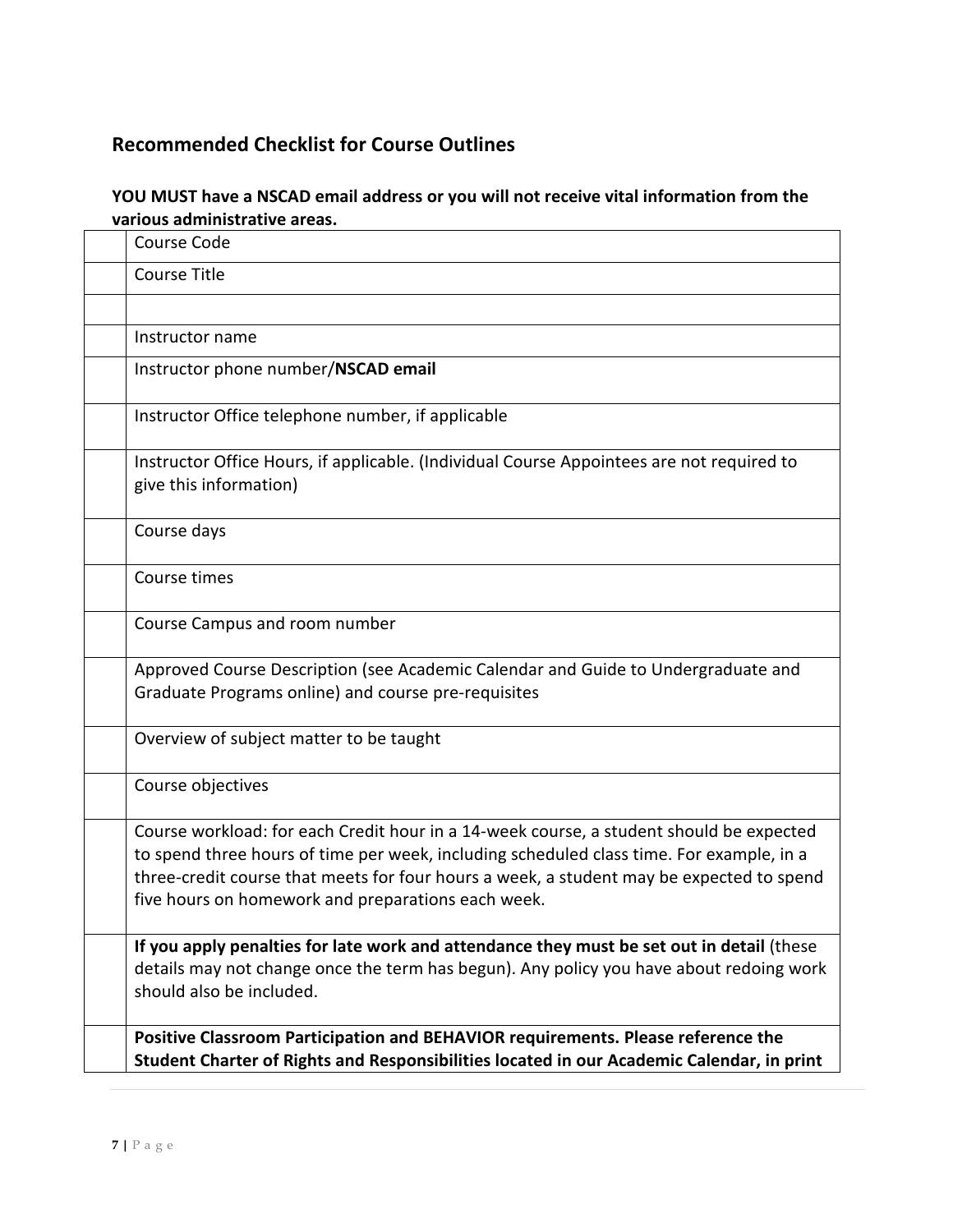| and on our Website. Also note in that document that cell phones and other technological<br>devices are to be silenced while in class.                                                                                                                                                                                                                                                                                                                                                                                                                                                                                    |
|--------------------------------------------------------------------------------------------------------------------------------------------------------------------------------------------------------------------------------------------------------------------------------------------------------------------------------------------------------------------------------------------------------------------------------------------------------------------------------------------------------------------------------------------------------------------------------------------------------------------------|
| Probable dates, percentage values of tests, examinations, term papers, critiques                                                                                                                                                                                                                                                                                                                                                                                                                                                                                                                                         |
| Grading system used for the course (the approved Letter Grade system is within this<br>document under Evaluation/Grading)                                                                                                                                                                                                                                                                                                                                                                                                                                                                                                |
| Materials required and the amount of any materials fees along with a list of what materials<br>will be provided, if applicable.                                                                                                                                                                                                                                                                                                                                                                                                                                                                                          |
| Any relevant Health and Safety information. Please note that MSDS are kept in each<br>Division office or studio/shop area.                                                                                                                                                                                                                                                                                                                                                                                                                                                                                               |
| Be certain to include note about NSCAD University's Academic Integrity Policy including<br>Plagiarism, available on our website (http://nscad.ca/site-<br>nscad/media/nscad/ARR_AcademicIntegrityPolicy.pdf ). This policy addresses both visual<br>and written plagiarism.                                                                                                                                                                                                                                                                                                                                              |
| Please include the following; "Please note that items such as backpacks, purses, laptops,<br>ipods and cameras should never be left unattended.<br>PLEASE also note the importance of "using the buddy system when working on campus<br>outside of class time." This policy is in place for the safety of our students.                                                                                                                                                                                                                                                                                                  |
| Talk to your Chair if you plan on having guest lecturers or taking class trips.                                                                                                                                                                                                                                                                                                                                                                                                                                                                                                                                          |
| If you are teaching a Liberal Arts course (LAS), please provide the topic and assigned<br>readings for each class. Note that you are to provide each student with a course outline<br>during the first class meeting.                                                                                                                                                                                                                                                                                                                                                                                                    |
| Request that students retain all work through the entire semester, including all work that<br>has been submitted to you for evaluation.                                                                                                                                                                                                                                                                                                                                                                                                                                                                                  |
| Please include the following statement on your course outline "Students who require<br>academic accommodation are urged to identify themselves to the Disability Resource<br>Facilitator (Bill Travis) in the Office of Student and Academic Services as soon as<br>possible". The University has adopted a General Policy on Students with Disabilities, which<br>is posted on the University website (http://nscad.ca/site-nscad/media/nscad/180-<br>012%20Student%20with%20Disabilities.pdf). For additional information or advice, please<br>see the Office of Student and Academic Services or your Division Chair. |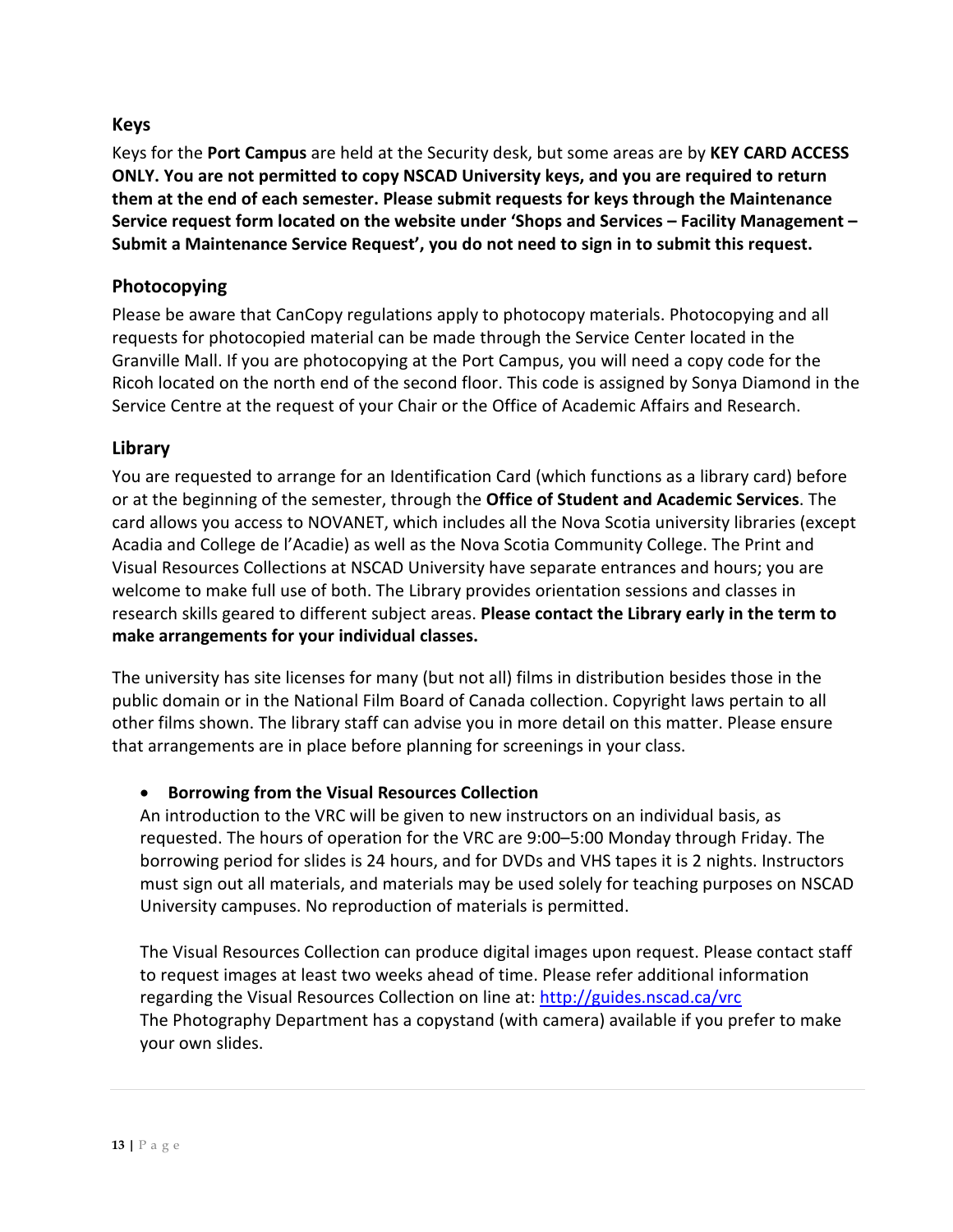#### • **Reserved Readings**

To have readings (library books and other materials) for your class(es) placed On Reserve in the Library, please contact the Library (494-8229) as far in advance as possible. An information package regarding Reserve readings is available from the Library upon request.

**ARTstor and other online image banks.** Please visit the library with your faculty ID card to obtain logins for online image banks and videos on demand.

Order early (two months is good) when placing library book and media orders for the semester ahead. Also, it's never too early to be thinking about reserves for the approaching semester to ensure that material is processed in time.

When recommending a title, please let the library know the details of your request. For your convenience, there are online forms located on the NSCAD website.

Ordering Books <http://nscad.ca/en/home/libraries/resources/bookrequestform.aspx>

Ordering Visual Resources <http://nscad.ca/en/home/libraries/vrc/vrcmaterialsrequestform.aspx>

Reserves: Books <http://nscad.ca/en/home/library/services/reserves/reserverequestform.aspx>

Reserves: Visual Resources <http://nscad.ca/en/home/libraries/vrc/vrccoursereserves.aspx>

For all visual resources inquiries, please contact the Visual Resources area at 902-494-7212.

For books, periodicals, and online resources please contact the Librarian at 902-494-8181.

## <span id="page-13-0"></span>**Books, Supplies and the Art Supply Store**

Textbooks and other required resources should be ordered well in advance of the beginning of classes. Please contact the Bookstore Manager (Neil Thompson) at 494-8176 enquire about orders. **The Bookstore (Art Supply Store) is open from Monday through Friday from 9am to 5pm and on Saturday from 11am to 5pm. \* Please check with the Art Supply Store for summer hours.** 

#### <span id="page-13-1"></span>**Course Support Funds and Materials Fees**

Some courses require students to pay Materials Fees, to cover bulk purchases of essential resources. **Materials fees are to be approved by the VP Academic in consultation with Division**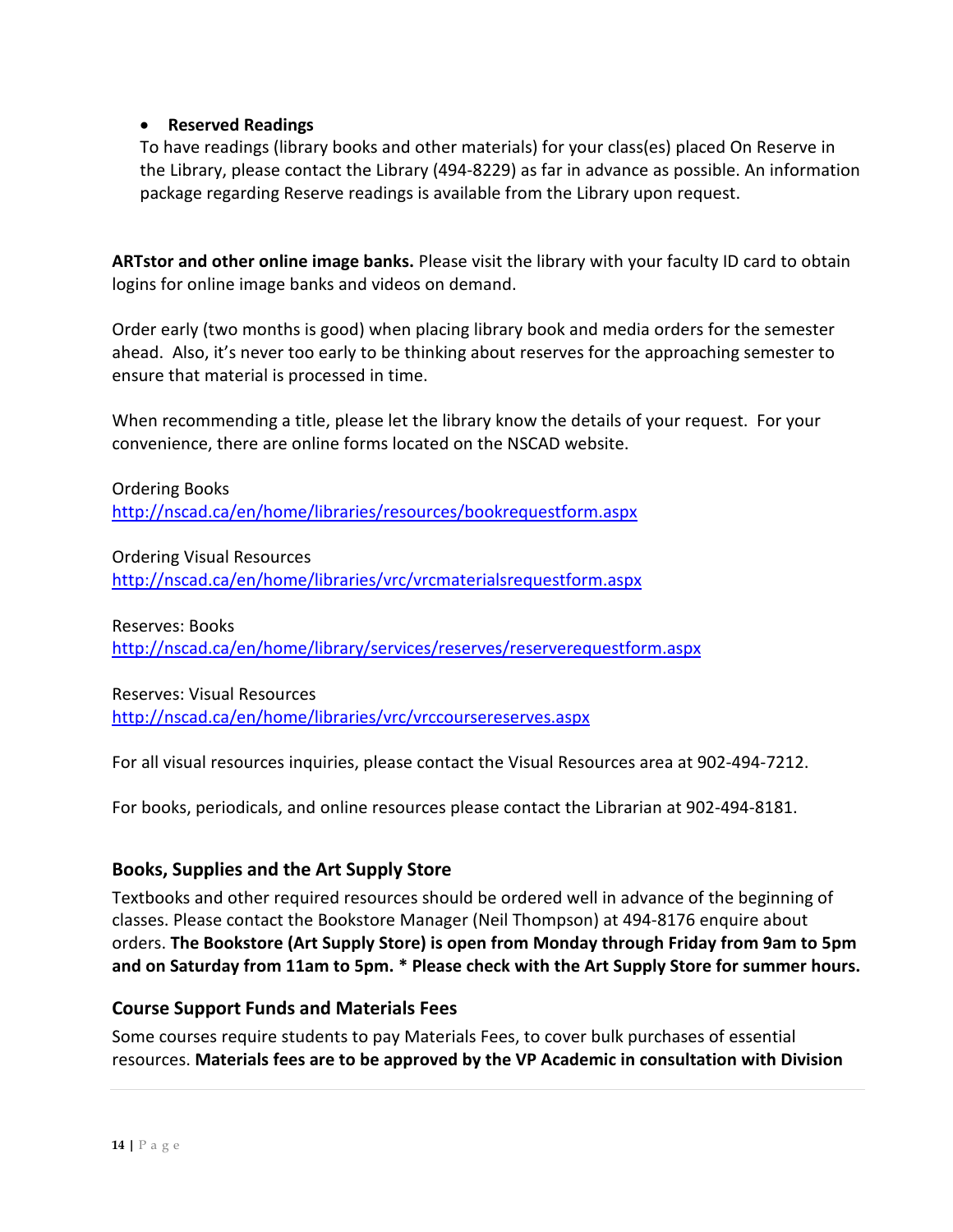## **Chairs, and** *must be published in course outlines along with a list of the materials to be provided. These fees are established a year in advance of the course and are not subject to change once published with the timetable.*

Some faculty will be responsible for purchasing their own class supplies and will be issued a budget on a form/envelope at the start of semester. This represents your Materials Fee budget for the semester and class indicated on the form.

All receipts for purchases, including charge slips from the Art Supply Store, must be kept in this envelope and returned to the Finance Office at the end of semester. This report may be submitted earlier if you use all of your materials fees near the beginning of the semester. Expenses beyond the limit of the budget will be the responsibility of the faculty unless there has been prior approval from the Academic Chair or budget manager.

Purchases should be made through the NSCAD Art Supply Store whenever possible using this form which provides the staff of the store the information necessary to approve your purchase. These purchases will be handled internally and will not require a payment from you provided that you have this form with you when making this transaction. Some items may need to be ordered in advance so please check with Neil Thompson early to ensure he can have the supplies you need available.

Cash purchases when necessary are also acceptable and will be reimbursed at the end of semester providing that all receipts are turned in. Please note: transaction records are not considered receipts and are not reimbursable – please make sure the vendor gives you a detailed receipt that indicates the amount of taxes paid for the purchase. Also note, material fees have been established to support the pedagogy of the course by providing students with the consumable goods needed for their studio education, they are not to be used for social events or non-course related purchases.

If you have any questions about material fees, please contact your Department Chair or Patty in the Office of Academic Affairs and Research.

# <span id="page-14-0"></span>**Equipment and Divisional Resources**

Divisional areas may have resources such as desk copies and other texts available for your use during the semester. Resources might also include items such as drawing props, basic tools and supplies for studio classes, slide and overhead projectors, audio and video decks and monitors and CD players. **The Multimedia Centre in the North Block** also signs out projectors and other equipment, as well as **the remote control for the video projector in D440 (the Bell Auditorium**). Please contact the **Multimedia Centre ([within the Fountain Campus dial 9+] 902-494-8170)** for arrangements.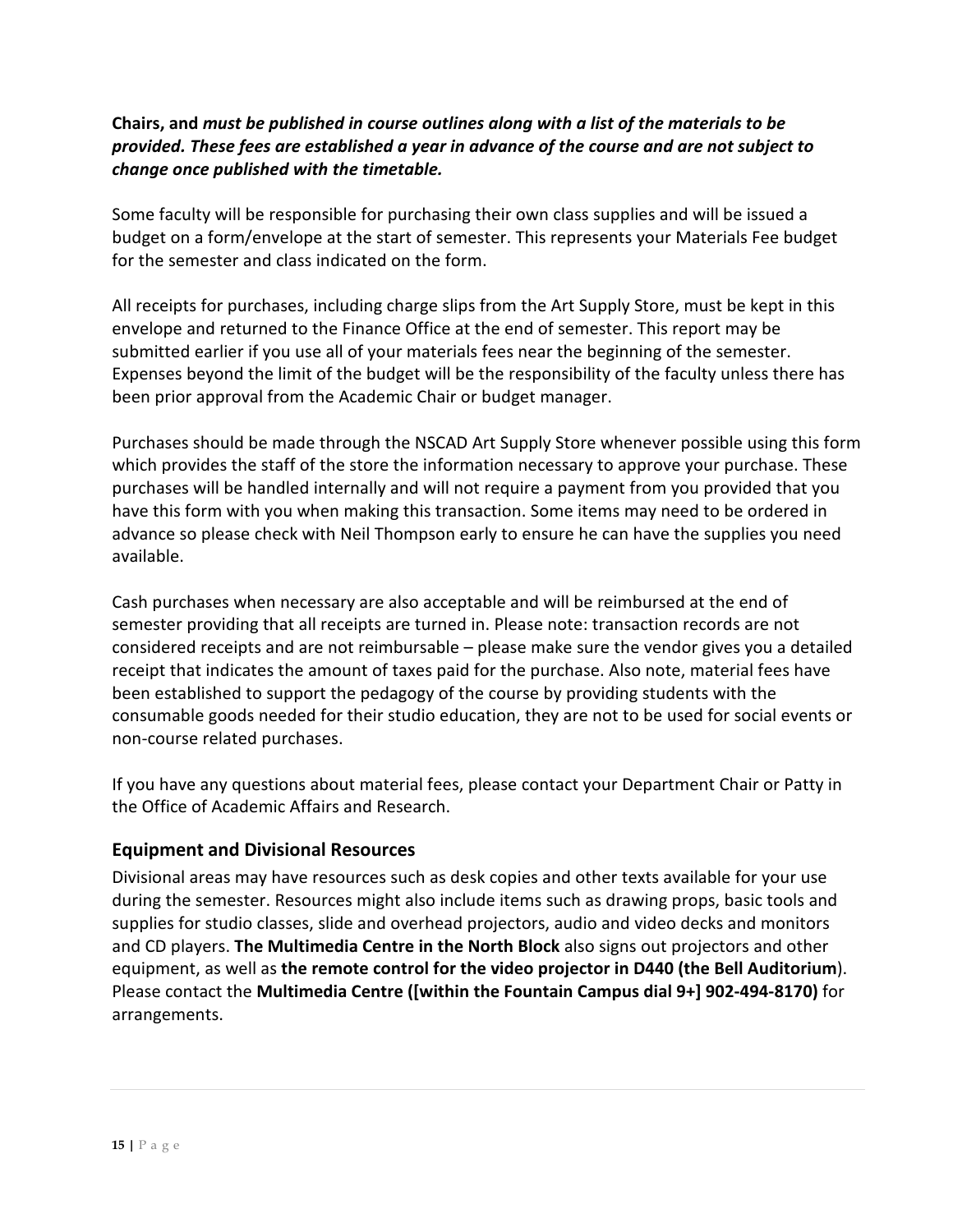#### <span id="page-15-0"></span>**Anna Leonowens Gallery**

The gallery has an active program of student, faculty and visitor exhibitions. You are encouraged to attend the openings, noon hour discussions and other events, with or without the students in your class(es).

#### <span id="page-15-1"></span>**University Closure Policy**

In the event that severe weather conditions or other circumstances require closure of the University and/or cancellation of classes, an announcement will be posted on our website and regular announcements will be made in the morning hours, on **CBC Radio 90.5 FM.** An emergency announcement will also be placed on the NSCAD University website, if at all possible. For more extensive information please see the appendix (**Cancellation of Classes**) at the end of this document. **The University is completely closed to all access and to everyone from December 22 and January 2 of each year.**

#### <span id="page-15-2"></span>**Public Presentations**

Excellent public presentations by visiting and guest artists are given during noon and evening hours throughout each semester. Summer semesters have weekly speakers. All such events are free, and you and your students are encouraged to attend. Please watch for announcements regarding visitors' presentations.

# <span id="page-15-3"></span>**Course Information and Academic Matters**

The **Office of Student and Academic Services**, in addition to providing registration services, addresses a wide range of student concerns, including:

- **academic advising**
- **disability services**
- **off-campus and international Exchange programs of study**
- **financial aid and scholarship awards**
- **health and personal development**
- **housing assistance**
- **international student services.**

In addressing the extra-academic needs of students, the Office provides

- **personal counseling**
- **financial advising and assistance**
- **professional referrals (e.g. psychological, legal, medical)**
- **International student advising**
- **career exploration resources**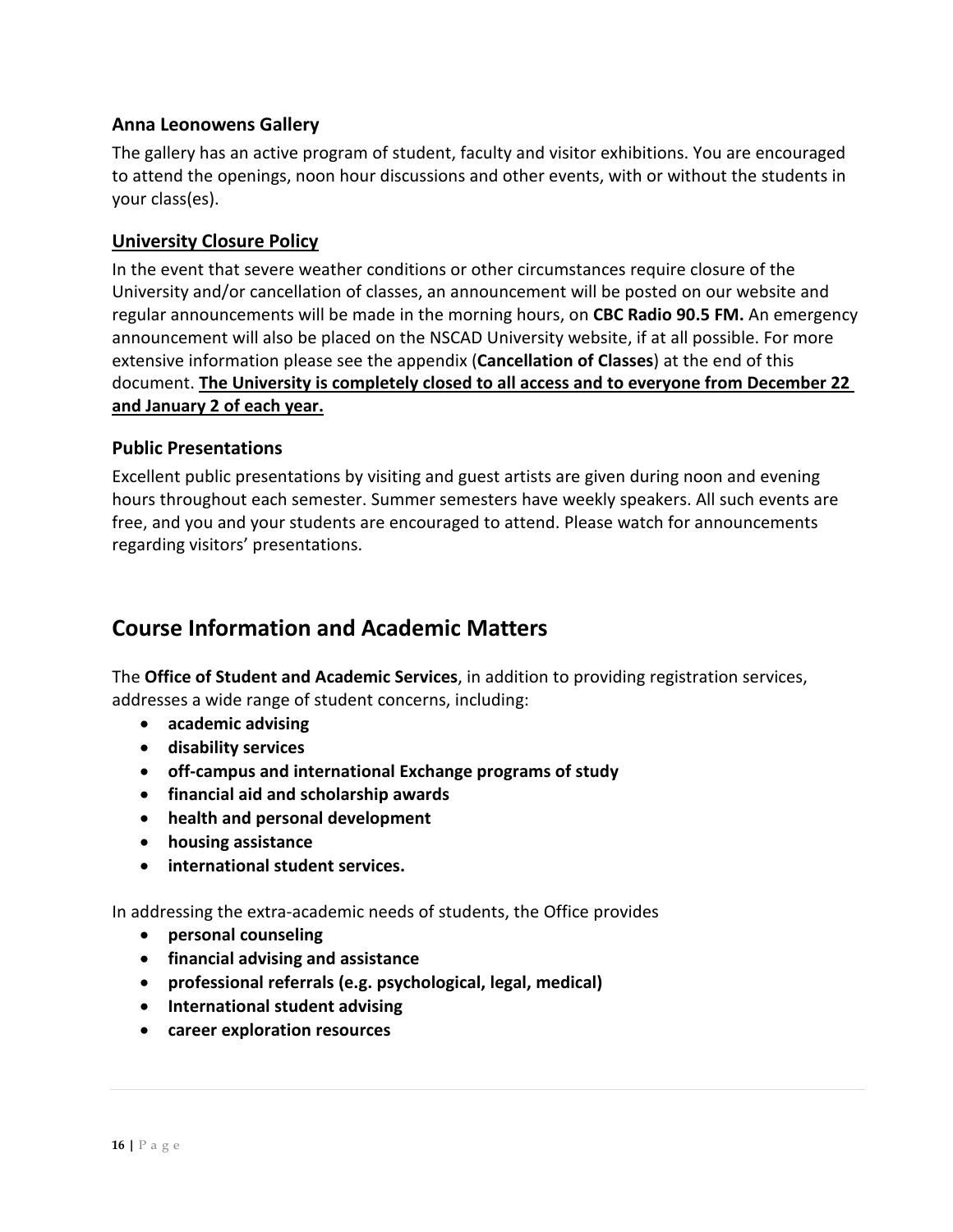**OSAS is also responsible for recruitment and admission** to the university. The Admissions office is located at the Port Campus. The rest of the OSAS team is located at the Fountain Campus, second floor.

OSAS provides information about the programs at the university to interested individuals and those considering applying to NSCAD. The Office also assists students in establishing their educational goals within the disciplines offered by the university and in investigating further study options through Off Campus Study and Exchange Study. The Office also provides resources on a broad range of topics including national and international **scholarships, internships, and travel subsidies**

Please refer students with such matters to the OSAS office, or feel free to contact the individuals below if you would like to discuss any student issues. Additional counseling for NSCAD students may also be available – please check with OSAS.

## <span id="page-16-0"></span>**Contacts at the Office of Student and Academic Services:**

- **James Barmby**: **Associate Vice-President, Student Experience and Registrar** 902-494-8200 or [jbarmby@nscad.ca](mailto:jbarmby@nscad.ca)
- **Ken Rice: Coordinator, Admissions** 902-494-8259 or [admissions@nscad.ca](mailto:admissions@nscad.ca) **Contact for:** Admission inquiries, general inquiries
- **Debra Campbell: Assistant Registrar** 902-494-8124 or [dcampbell@nscad.ca](mailto:dcampbell@nscad.ca) **Contact for**: Class lists and attendance issues, registration information, marks submission, information on mid-term warnings, petitions, appeals, etc.
- **Christina Warren: Director of Financial Aid and Student Services** 902-494-8130 or [cwarren@nscad.ca](mailto:cwarren@nscad.ca)

**Contact for:** Financial aid (including student loans, awards, bursaries and scholarships); student counseling, students in crisis, international student services including health insurance and work permits.

- **Dirk Staatsen: Assistant Registrar** 902-494-8194 or [dstaatsen@nscad.ca](mailto:dstaatsen@nscad.ca) **Contact for:** Student registration issues, Timetabling, course prerequisite questions, academic advising
- **Bill Travis: Disability Resource Facilitator** 902-494-8313 or [btravis@nscad.ca](mailto:btravis@nscad.ca)  **Contact for:** Students with disabilities (physical, psychological, learning, etc)
- **Terry Wade: Administrative Assistant, Registrar** 902-494-8260 or [twade@nscad.ca](mailto:twade@nscad.ca) **Contact for:** Student records, transcripts, advising appointments, questions regarding graduation, general inquiries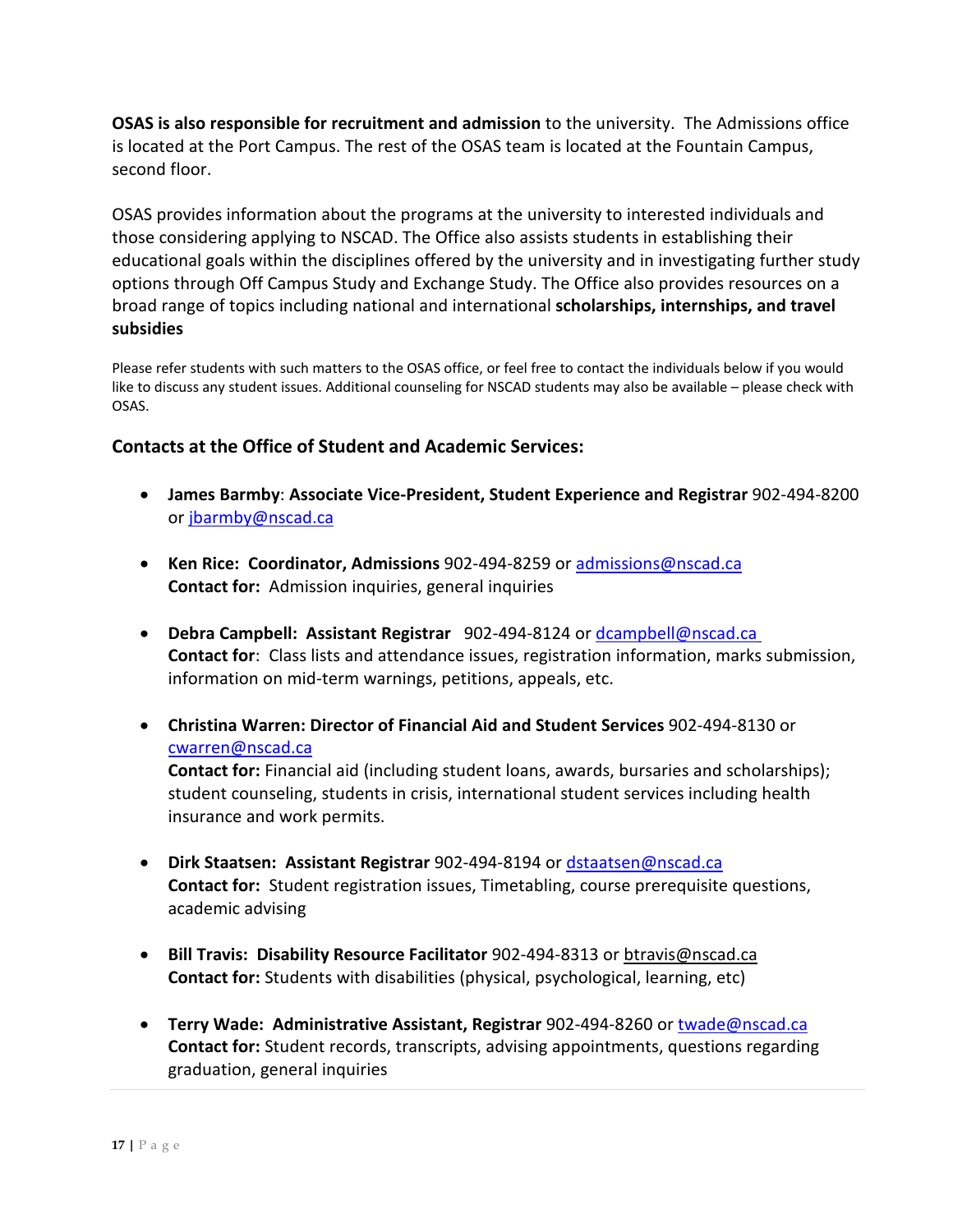• **Joann Reynolds-Farmer: Coordinator Off-campus International and Academic Advising** 902-444-7213 or [jfarmer@nscad.ca](mailto:jfarmer@nscad.ca)

Please note the published **Academic Dates** for the **Summer - Fall– Winter** academic year are on the NSCAD Website. Dates such as the last dates to add and drop courses, holidays, and end of semester are very important, and you are asked to note them carefully. The dates are also published and included with your class list for the semester. Dates can be found at <http://nscad.ca/en/home/studentresources/calendarsdates.aspx>

## <span id="page-17-0"></span>**Academic Advising**

Students should make regular contact with the Academic Advisors through the Office of Student and Academic Services to discuss program progress and course selection and planning.

## <span id="page-17-1"></span>**Students with Disabilities:**

Students with disabilities who are seeking the university's assistance in providing services and accommodations in relationship to these disabilities, should make an appointment to discuss their circumstances with the **Disability Resource Facilitator** (Bill Travis, in the Office of Student and Academic Services), phone **902-494-8313.** This appointment should take place as soon as possible after admission to the university. During this appointment, the facilitator and the student will explore possible forms of assistance needed to facilitate her/his study, based on documentation of the disability that students bring with them to the meeting. Students who feel they may have a learning disability or attention deficit are able to access free of charge LD pre-assessments from Dalhousie University's Counseling and Psychological Services – please check with the Disability Resource Facilitator about this. Students previously diagnosed with LD are also entitled to counseling and services from Dalhousie at no cost. Students should also request a copy of the university's policy relating to this issue when they begin studies. In all cases, it is the student's responsibility to consult with each instructor from whom s/he requests accommodations.

# **Students are expected to consult with their instructors concerning their circumstances during the first two weeks of the semester**. Visit

<span id="page-17-2"></span><http://nscad.ca/en/home/studentresources/disabilityservices.aspx>

# **Writing Centre**

Students should be encouraged to make use of this valuable resource: <http://nscad.ca/en/home/studentresources/writingcentre.aspx>

## <span id="page-17-3"></span>**Counseling and Psychological Services**

During their enrolment at the university, students may need assistance to work through problems or issues that relate to their personal growth and development and to their participation in the university community. The Director of Financial Aid and Student Counseling is available for consultation in regard to such matters, which might include personal, social, or academic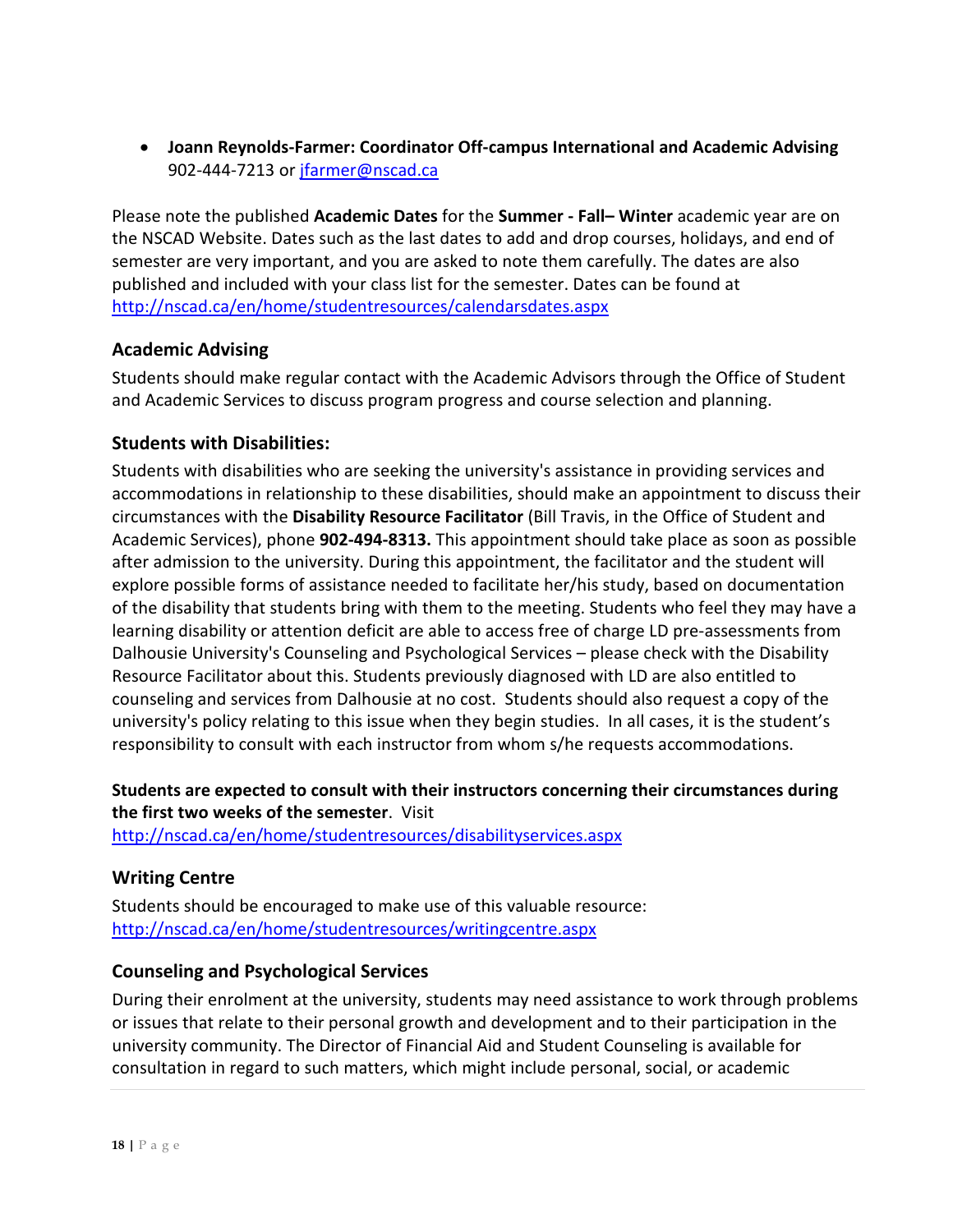concerns. When necessary, appropriate referrals to professional services will be made. Students experiencing concerns that may affect their involvement at the university are encouraged to take advantage of this service, which is both informal and confidential.

Extended professional psychological counseling may be available at no charge to NSCAD students for the following:

- short-term programs for personal and academic development (e.g. study skills, social confidence and self-esteem workshops, exam skills, etc.)
- individual counseling
- career planning services and vocational counseling

Student concerns often include self esteem and confidence issues, career planning, depression, anxiety, anger, job search skills, procrastination, study efficiency, relationship difficulties and stress management. For more information please contact Christina Warren, *Manager, Financial Aid and Student Counselling* at [cwarren@nscad.ca](mailto:cwarren@nscad.ca) or by phone at (902) 494 8130.

Participation in any of the above is voluntary and confidential.

**If a student is in immediate crisis and you are not able to reach the Manager of Financial Aid and Student Counseling (Christina Warren), you can contact the Mental Health Mobile Crisis Team at 902-429-8167. If calling from a NSCAD phone within the Fountain Campus, dial 9+ 902-429- 8167.** 

## <span id="page-18-0"></span>**Class Lists, Attendance & Grading**

**Class Lists:** are available for viewing in your **WebAdvisor** account. If you taught previously, you are familiar with **WebAdvisor.** If not, detailed instructions are available as a PDF document at [http://nscad.ca/en/home/studentresources/registration/default.aspx.](http://nscad.ca/en/home/studentresources/registration/default.aspx) If you have any difficulties accessing or using your **Webadvisor** account, please contact [registration@nscad.ca](mailto:registration@nscad.ca) or Dirk Staatsen at 902-494-8194 if your query relates to class lists or grading. For the "employee" module of WebAdvisor please contact jmelanson@nscad.ca in the Payroll Office.

**Waitlists: If your class was running a waitlist, you can view your waitlist on WebAdvisor. This is for information only – students on the waitlist will be offered a spot in order of ranking as registered students drop. Instructors SHOULD NOT tell students lower on a waitlist that they will be allowed into the class until their name comes up OR the waitlist has been exhausted (waitlist "order" is managed by WebAdvisor and cannot be changed by an instructor).** 

**Prior to classes beginning for a term, Waitlist Offers will be emailed (to NSCAD students' email accounts) on WEDNESDAYS until the relevant semester begins, when waitlist offers will be sent out DAILY.**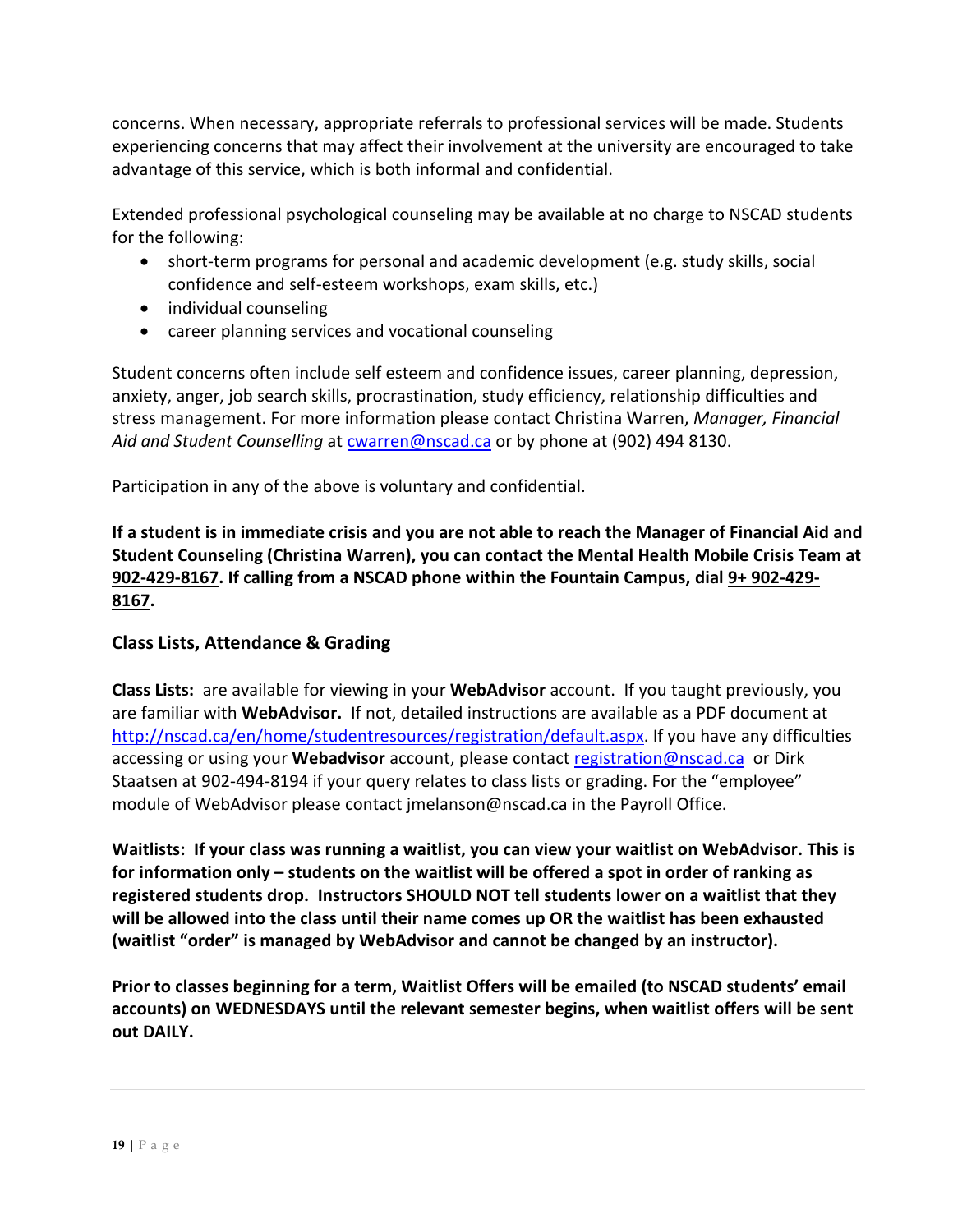**You are to provide each student with a course outline at the commencement of classes. Please ask Academic Affairs and Research for the template to use in preparing your course outline (attached appendix). This template is pre-formatted for you and contains policy information and sections which are mandatory. A few things to remember when preparing your course outline are:**

- **Workload: for each credit in a 14-week course, a student should be expected to spend three hours of time per week, including scheduled class time. For example, in a threecredit course that meets for four hours a week, a student may be expected to spend five hours on homework and preparations each week (3 credits multiplied by 3 hours per credit equals 9 hours in total). If you are teaching a Liberal Arts course (LAS), please provide the topic and assigned readings for each class.**
- **You must fill in the section 'Value of Tests/Examinations/Papers/Critiques and Probable Dates'. You are requested to separate the criteria you employ (which may include attendance, participation, in-class projects, tests, examinations, reports, essays, presentations and critiques) and give a value for each.**
- **If you apply penalties for late work and attendance they must be set out in detail.**
- **Course outlines should include the request that students retain all work submitted for evaluation.**
- **You are requested to include information regarding learning-disabled students in your course outline. This information is already included on the course outline template.**
- **If your course has a Material Fee, it will be collected along with the student tuition. Once classes begin for a semester, there are NO MATERIAL FEE REFUNDS without the Instructor's signature on the Material Fee Refund Form (found on the website or picked up by the student in the Finance Office). If a student drops your course, in order to be refunded the material fee (or have the charge removed from their record), the Instructor will need to authorize that no materials were granted.**

**Attendance:** *"Class attendance at NSCAD is expected. Unexcused absences could result in lowered or failing grades. Any absences must be discussed with the course instructor who may request supporting documentation. Missing sequential classes that include essential health and safety training may result in the student having his/her enrolment in the course cancelled. Specific requirements for individual courses will be found in the course outline."*

The Office of Student and Academic Services relies on faculty to identify students at risk. By checking class lists regularly and reporting absent or missing students early in the semester, faculty has a unique opportunity to identify students who need help. Notifying OSAS when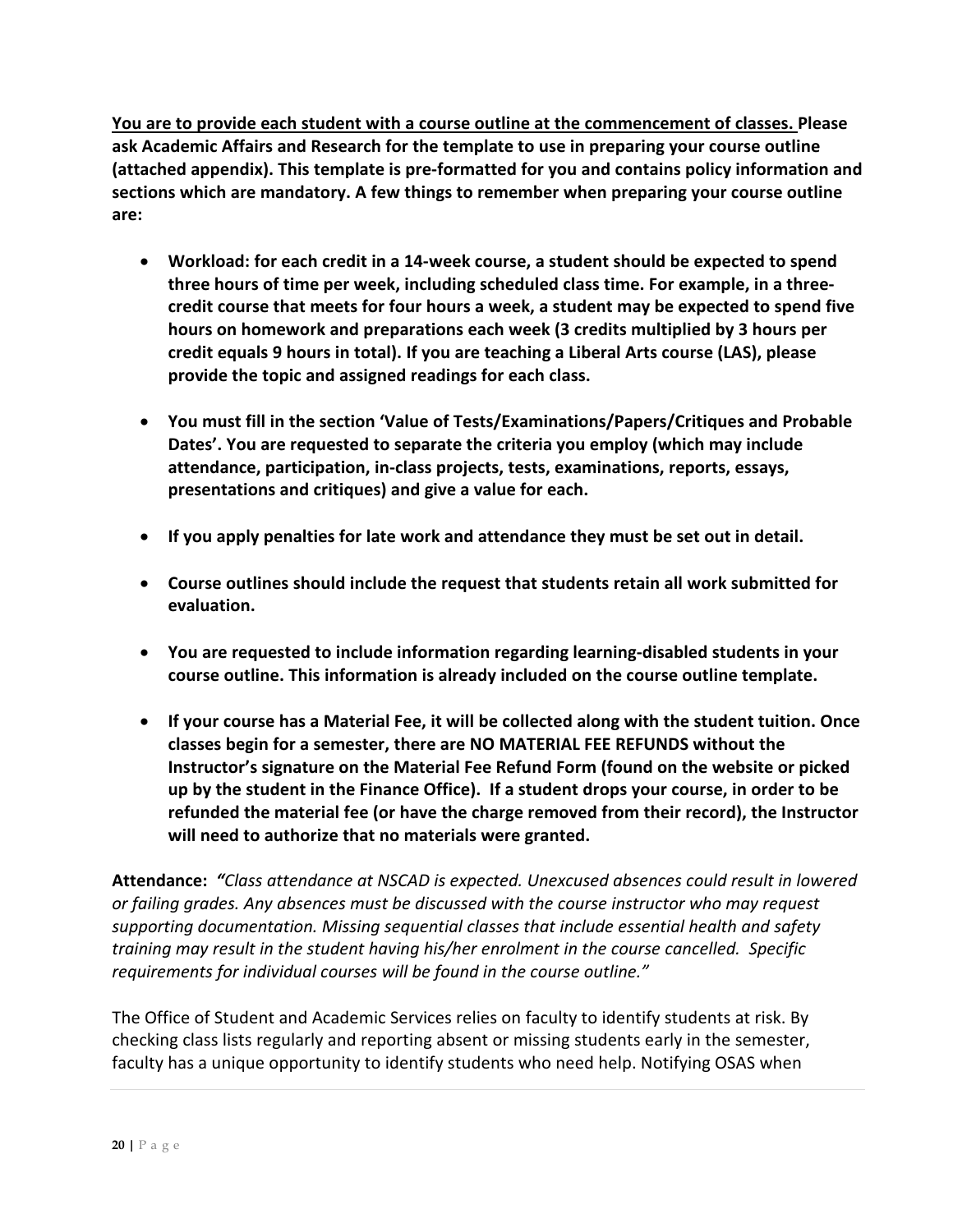students are not in class can allow intervention to occur and students who are struggling (financially as well) can be referred to services to receive help. When problems occur, early intervention can make the difference between a student failing or withdrawing and successful completion of their course work. (Source: OSAS)

It is important to track your attendance and notify OSAS of students who do not show up for the first two classes (this may mean they have neglected to drop the course, and that a space can be made available for another student). Instructors should make every effort to contact absent students through their NSCAD student email address.

**Grading:** Grading will likewise be done on your WebAdvisor account. A reminder regarding due dates for online grades will be sent towards the end of each semester. The Grading grid is available in the Academic Calendar. A copy of the Academic Calendar is available on the website, choose Student Resources, then Calendars & Dates.

## <span id="page-20-0"></span>**Academic Warnings**

- Students who have made poor progress may choose to drop your course by the 'Last Day to Drop'. This includes students whose names are on the Class List but who have not attended class. Any student who is currently receiving a D or F grade in the course, or has not been attending classes must be given written notice two weeks before the Last Day to Drop date through email (cc'd to the Assistant Registrar and Division Chair/Director) or through WebAdvisor notification.\*\*
- Academic warnings may be given to students at any point, and more than one can be given. Faculty members are requested to consult with the Division Chair on academic warnings. Students who have not completed course requirements due to matters beyond their control (such as serious illness, accident or bereavement) may be given the grade "Incomplete" which allows them additional time for outstanding work. The procedures and guidelines for Incompletes are to be discussed with the Chair or the Registrar before grading is completed.
- As the mid-term warning period approaches, a memo will be sent via email to all teaching faculty with instructions of how to submit mid-term warnings to the OSAS office (it is done via a web portal)

The *Academic Calendar and Guide to Undergraduate and Graduate Programs* contains additional information regarding academic programs. You are encouraged to read them on-line or to request a copy of the Calendar from the Office of Student and Academic Services.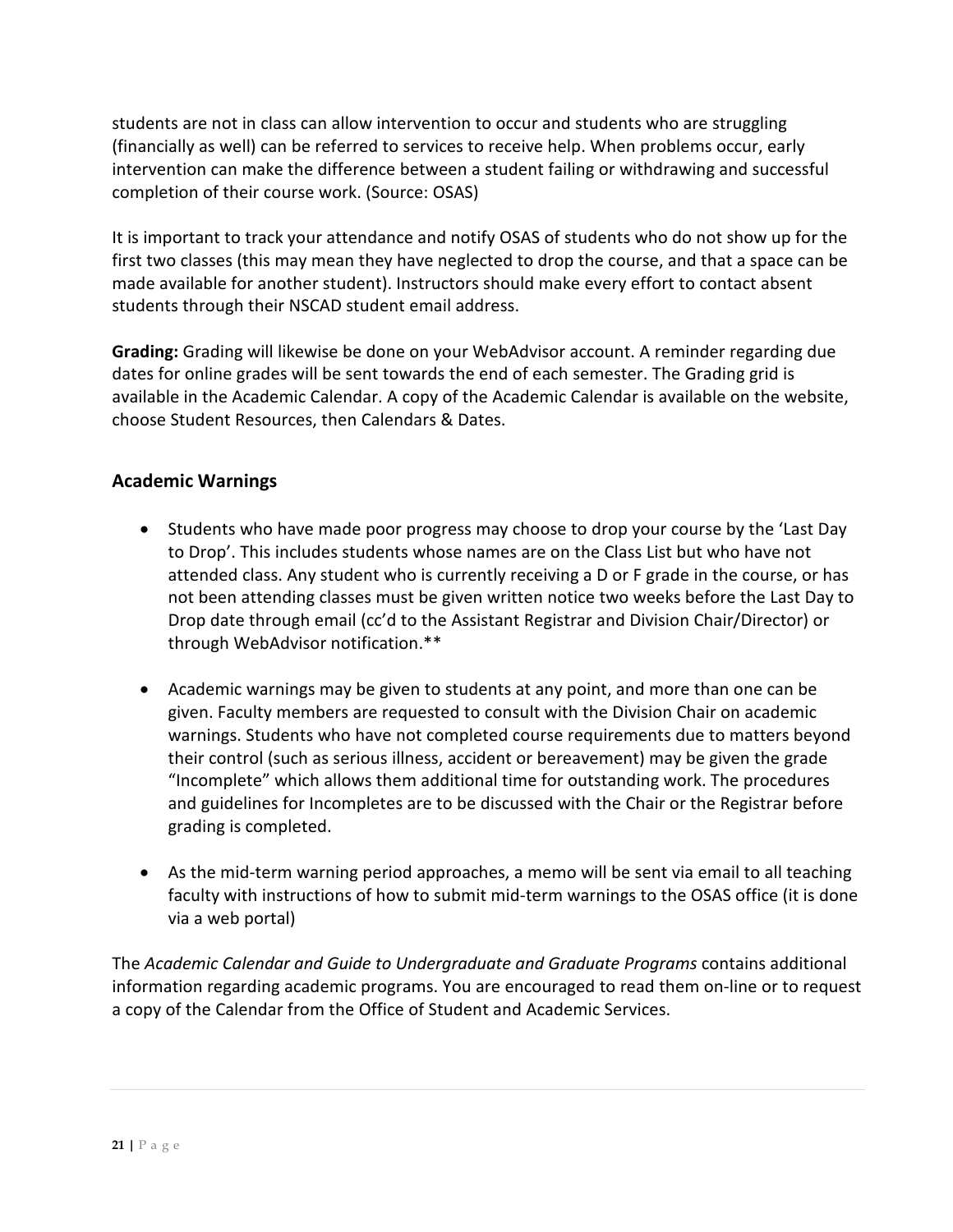*\*\* The process of using WebAdvisor for a Mid-term warning is in progress and is expected to be in place during the Fall 2015 semester. Until this process is fully implemented, the method of issuing a Mid-Term warning is by email which is copied to the Assistant Registrar and Division Chair/Director.*

## <span id="page-21-0"></span>**Evaluation / Grading**

NSCAD University uses a **letter grading system** for all undergraduate courses.

The evaluation system you employ, including dates and values for all required critiques, exams, and presentations, is to be described in your course outline.

In accordance with the Collective Agreement, students are provided with Instructional Assessment Forms for each course. Instructional Assessment packages will be distributed late in the semester, and will include information for you and your students.

Course outlines, academic warnings and other records relating to evaluation have become increasingly important in academic matters such as Grade Appeals and Appeals of Academic Policy. In the event that an appeal is made by a student in your course, you may be required to provide such records during or following your teaching semester.

|                     | <b>Grade Scale for undergraduate courses:</b> |                          |                         |  |  |  |  |  |
|---------------------|-----------------------------------------------|--------------------------|-------------------------|--|--|--|--|--|
| <b>Letter Grade</b> | <b>Numerical Equivalent</b>                   | <b>Grade Point Score</b> | <b>Descriptive Term</b> |  |  |  |  |  |
| A+                  | 95 and above                                  | 4.3                      | Excellent               |  |  |  |  |  |
| A                   | 90-94                                         | 4.0                      | Excellent               |  |  |  |  |  |
| А-                  | 85-89                                         | 3.7                      | <b>Very Good</b>        |  |  |  |  |  |
| $B+$                | 80-84                                         | 3.3                      | <b>Very Good</b>        |  |  |  |  |  |
| B                   | 73-79                                         | 3.0                      | Good                    |  |  |  |  |  |
| <b>B-</b>           | 67-72                                         | 2.7                      | Good                    |  |  |  |  |  |
| C+                  | 63-66                                         | 2.3                      | Satisfactory            |  |  |  |  |  |
| C                   | 59-62                                         | 2.0                      | Satisfactory            |  |  |  |  |  |
| C-                  | 55-58                                         | 1.7                      | Satisfactory            |  |  |  |  |  |
| D                   | 50-54                                         | 1.0                      | <b>Marginal</b>         |  |  |  |  |  |
| F (Fail)            | 49 and below                                  |                          | <b>Unsatisfactory</b>   |  |  |  |  |  |

Approved: AC January 29, 2007

#### **Grade Scales for Graduate Courses**

*This system does not include cumulative grade point averages.*

**MDes Students Grading**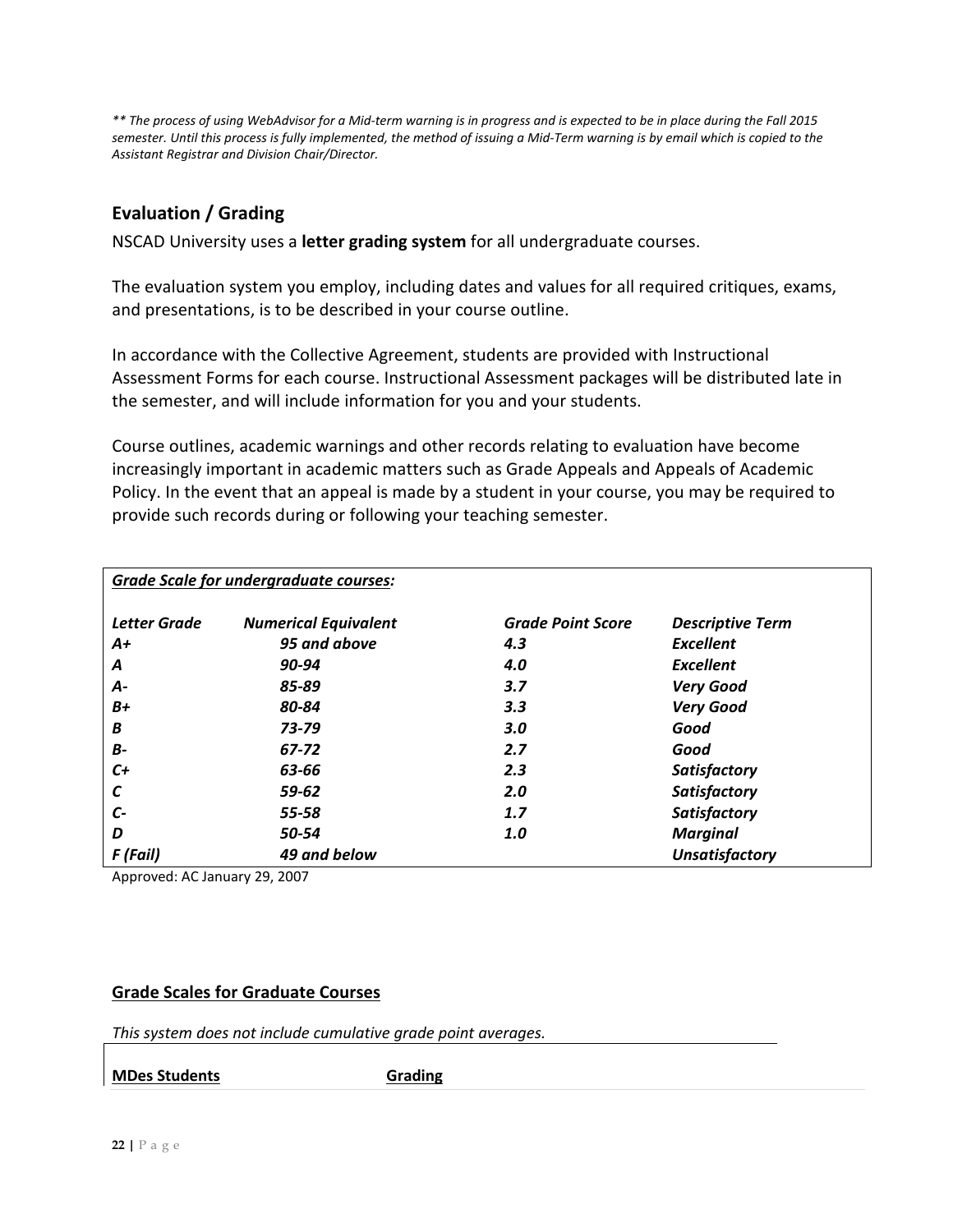MDes courses **Pass/Fail (P/F)** All undergraduate courses Letter Grade: Must Receive at least a B grade MDes Program Activation\*\* In Progress/No Credit **MFA STUDENTS Grading** MFA Studio **In Progress/Pass/No Credit** Art History or Liberal Arts & Science\* Letter Grade: Must receive at least a B grade. MFA (L) Letter Grade: Must receive at least a B- grade. All Other Courses **Letter Grade** MFA Program Activation\*\* In Progress/No Credit

#### <span id="page-22-0"></span>**Grade Submission**

Your rosters at the start of term are obtained from WebAdvisor. There are no online Mid-Term grades submitted. You MUST submit your grades online at the end of term using WebAdvisor. **It is an extremely easy to use interface.** Visual instructions are located in the appendix of this document.

You MUST have a NSCAD email account with login and password to access WebAdvisor.

#### <span id="page-22-1"></span>**Academic Warnings**

- Students who have made poor progress may choose to drop your course by the "Last Day to Drop". This includes students whose names are on the Class List but who have not attended class. Please ensure that all such students have received a graded piece of work or a mid-term warning (with advice to drop the course) before the Last Day to Drop.
- Academic warnings may be given to students at any point, and more than one can be given. Faculty members are requested to consult with the Division Chair on academic warnings. Students who have not completed course requirements due to matters beyond their control (such as serious illness, accident or bereavement) may be given the grade "Incomplete" which allows them additional time for outstanding work. The procedures and guidelines for Incompletes are to be discussed with the Chair or the Registrar before grading is completed.

The *Academic Calendar and Guide to Undergraduate and Graduate Programs* contains additional information regarding academic programs. You are encouraged to read them on-line or to request a copy of the Calendar from the Office of Student and Academic Services.

#### <span id="page-22-2"></span>**Academic Policies**

NSCAD University has established policies on Academic Integrity including Plagiarism, Grade Appeals and other matters related to academic programs, standards and practices. The university policy on Plagiarism and all policies are on the NSCAD website [\(http://nscad.ca/site-](http://nscad.ca/site-nscad/media/nscad/ARR_AcademicIntegrityPolicy.pdf)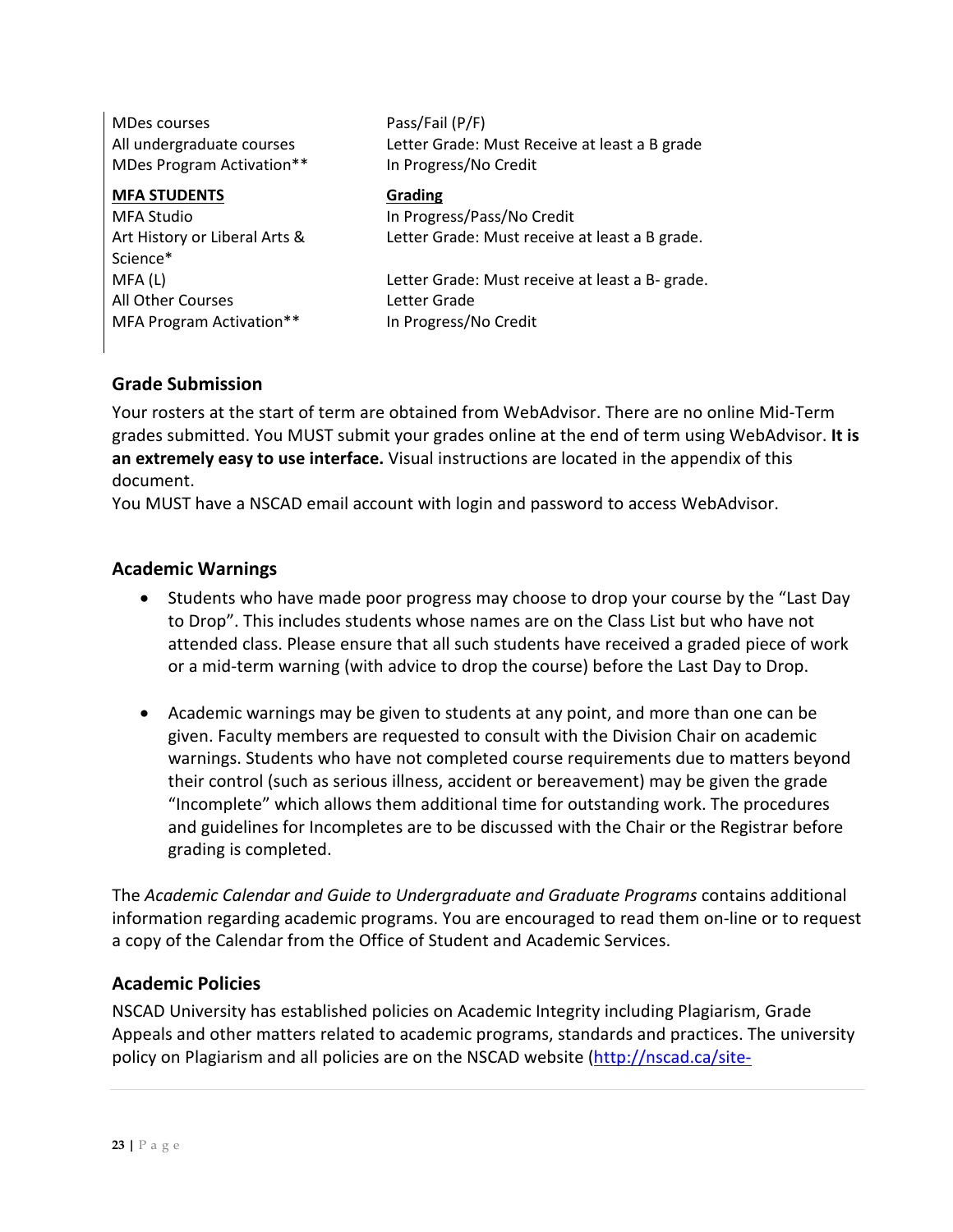[nscad/media/nscad/ARR\\_AcademicIntegrityPolicy.pdf](http://nscad.ca/site-nscad/media/nscad/ARR_AcademicIntegrityPolicy.pdf) ). Please feel free to enquire about such policies should the need arise.

# <span id="page-23-0"></span>**IMPORTANT! There is a Student Charter of Rights and Responsibilities** *(Code of Conduct)* **that governs student's behaviors while in your classroom**

NSCAD University has a *Student Charter of Rights and Responsibilities*, which expresses the general principle that all students at NSCAD University shall conduct themselves in a manner consistent with the maturity expected of university students. If you have any concerns regarding student conduct, please contact your Division Chair or the Vice-President (Academic Affairs and Research).

## CHARTER OF STUDENT RIGHTS AND RESPONSIBILITIES: [http://nscad.ca/site](http://nscad.ca/site-nscad/media/nscad/charter-student-rights.pdf)[nscad/media/nscad/charter-student-rights.pdf](http://nscad.ca/site-nscad/media/nscad/charter-student-rights.pdf)

It is assumed that all students at NSCAD University shall conduct themselves in a manner that is consistent with the maturity and integrity expected of university students. Student conduct shall be consistent with general laws of the community and with university regulations. Students shall show regard and respect for the rights and the safety of all members of the university community and shall act in a responsible manner within and outside the university.

The university may take disciplinary action up to and including permanent dismissal from a course or program of study if it determines that a student's conduct contravenes the above guidelines. No refund of fees will be made to a student who loses credit(s) because of being required to withdraw, dismissed or suspended from any course or program in which he or she has registered at the university.

If a student's conduct is such that disciplinary action appears to be warranted, the President's Advisory Committee on Disciplinary Matters will meet to review the conduct, and recommend action to the President. In a situation where there is a perceived risk such that immediate action is required, the President may suspend the student for not more than seven days, pending the meeting of the Advisory Committee on Disciplinary Matters. The student will be given the opportunity to appear before and/or make written submissions to the President's Advisory Committee prior to the Committee's making its recommendation to the President. For further information in regard to disciplinary matters and proceedings, individuals should contact the Dean.

# <span id="page-23-1"></span>**Student Use of Facilities**

All students of the Nova Scotia College of Art and Design are entitled to use and enjoy the properties and facilities of the university, and are responsible for the proper use and care of the spaces and facilities to which they are provided access. Theft, defacement (including graffiti) or damage to NSCAD property or to the property of faculty, staff or students of NSCAD is not acceptable. If you have any concerns regarding student use of facilities, please contact the Dean or the Director of Facilities Management.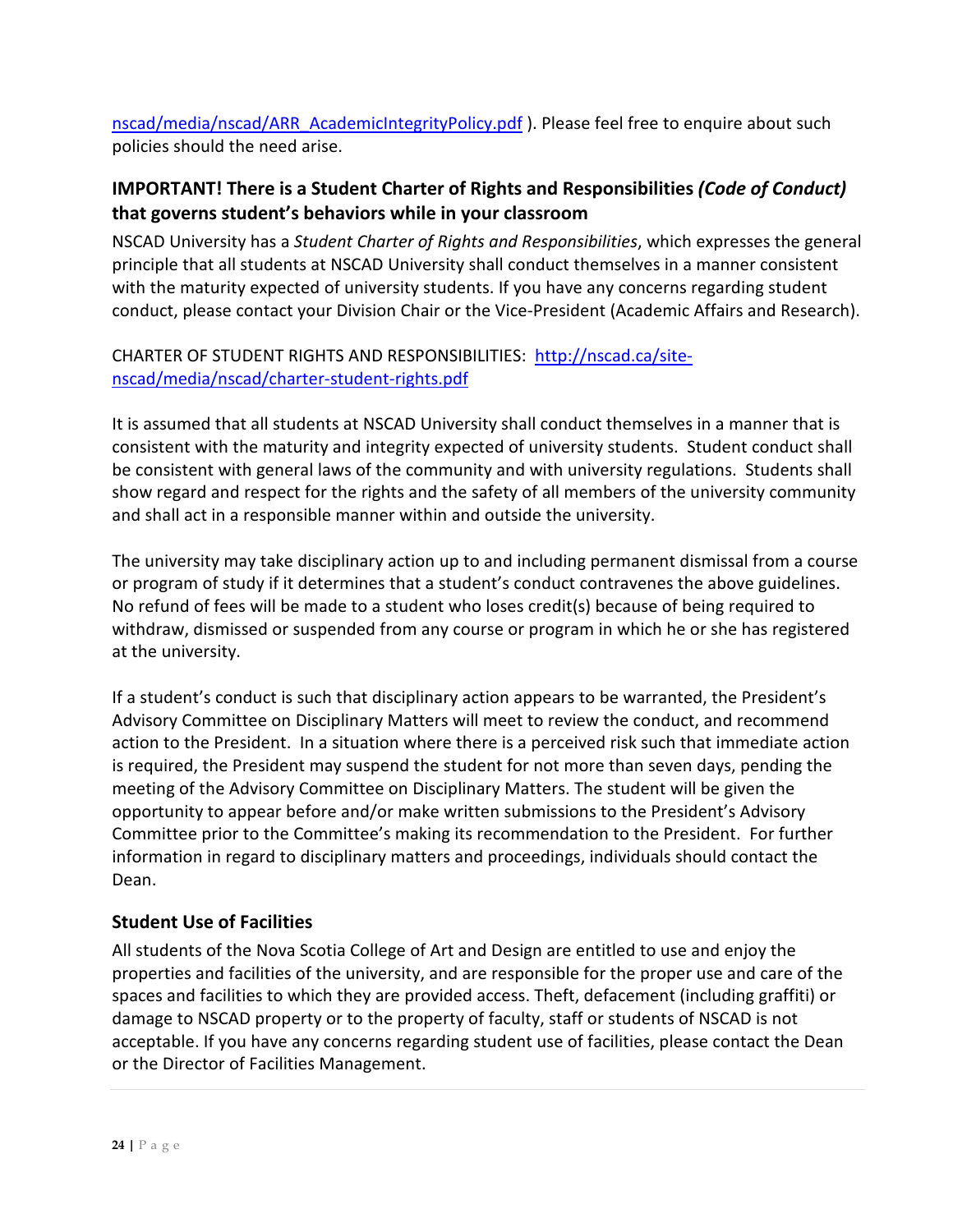Policy on Student Use of University Facilities:

<http://nscad.ca/site-nscad/media/nscad/studentusepolicy.pdf>

If you are interested in using spaces (on or off campus) other than your assigned classroom for student projects, please enquire and obtain approval well in advance. Preliminary enquiries on this topic can be made to your Division Chair.

# <span id="page-24-0"></span>**Security and Building Access**

**Before your first class, ensure that you know where the nearest telephone is, and that you have access to it.**

<span id="page-24-1"></span>

#### <span id="page-24-2"></span>**Access and Identification**

On weekends, and after 5pm on weekdays, Security guards are on duty at NSCAD University**. If you enter the campus after-5 PM, you will be asked for NSCAD University ID (your Library card)** and will be required to sign in at the Security desk set up by the elevator on the ground floor of the Duke Building and at the Port Campus building. The campus is open to students, faculty and staff on a 24-hour basis. Security guards make rounds on the campus after-hours, and may ask for your name at these times. You are requested to let the Security guards know when you are leaving the campus after-hours (either in person or by calling them).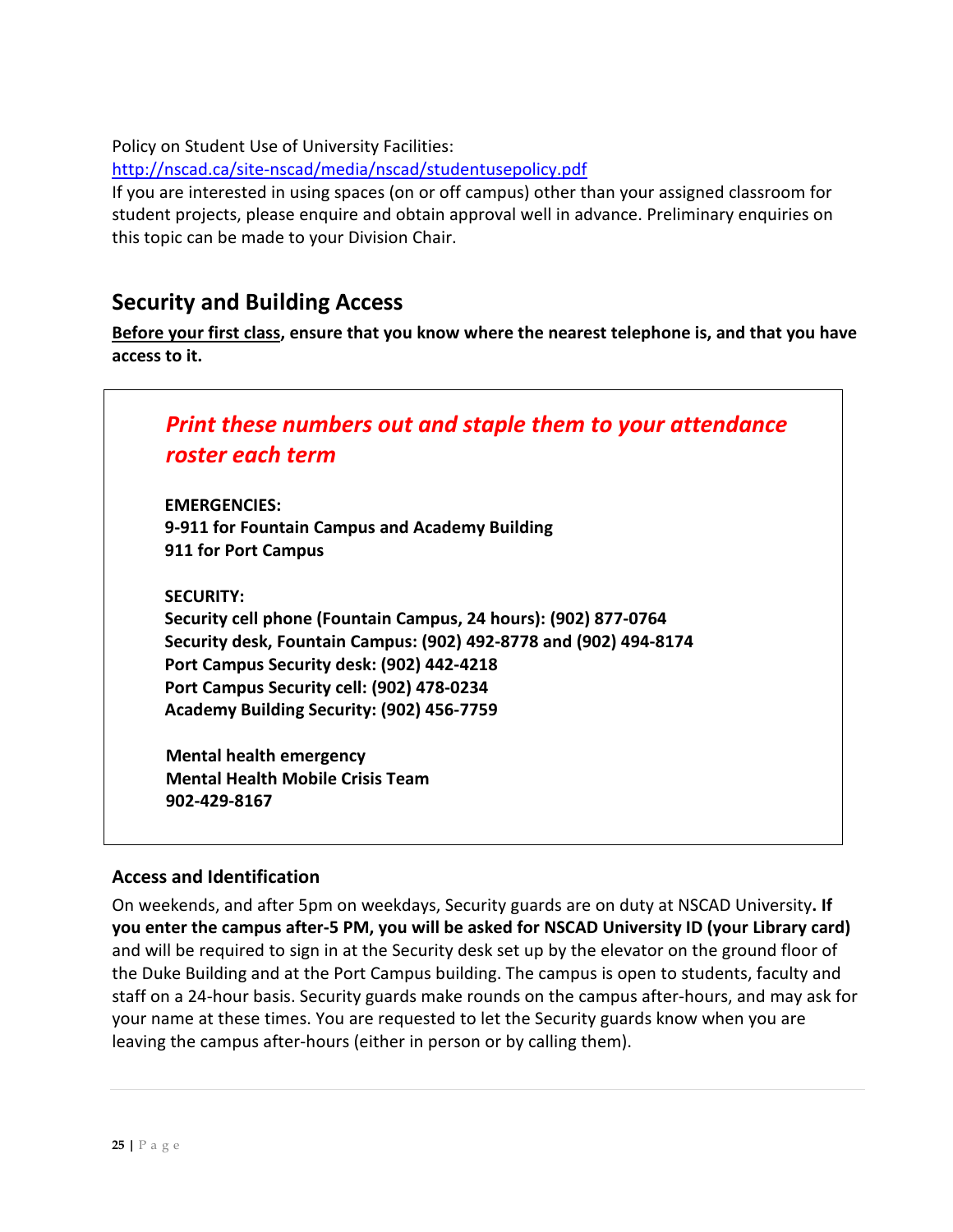NSCAD now has an improved card access system, instituting greater security measures for the Fountain Campus. Because of the changes, it will be necessary for all NSCAD faculty, staff and students to get in the habit of carrying their key card and identification when they are on the Fountain Campus. Those who require any updates to their cards should do so as soon as possible at NSCAD's Service Centre, located next door to the NSCAD Art Supply Store. The new system will require card access to open some external doors at the Fountain Campus 24/7. Those entrances include the Granville Mall entrance to Jewellery, the entrance to the mall from Hollis Street to the Bell stairwell, the entrance to the North Block, and the entrance to the Seeds Building.

Weekday evenings, after 7 p.m. and until 7 a.m., the only doors that will work with key cards will be the front entrance, the elevator and the admin stairwell as well as all internal doors that you have clearances for.

On the weekends, everyone must enter the campus through the 5163 Duke Street entrance, which is staffed by a security guard. The exterior door will be open from 12 noon to 8 p.m. on Saturday and Sunday, allowing access for students, faculty and the public to the NSCAD Library. The door to the stairwell and the elevator—providing admittance to the rest of the campus—will only be accessible with a key card. All other remaining external doors will remain deactivated from 7 p.m. Friday evening until 7 a.m. Monday morning.

Under the new system, the security guard on duty will be alerted if any external doors are propped open and they will take action to secure the door.

The new system will allow the university greater control of who enters the campus, particularly after daytime working hours when studios remain open around the clock. It will also allow the university the ability to completely lockdown the campus in case of emergency. Allowances will be made (with sufficient notice to Facilities Management) for special events including evening public lectures and portfolio days. All guests should sign in with the security guard at the 5163 Duke Street entrance.

|  |  | At a glance: |
|--|--|--------------|
|--|--|--------------|

|                       | 5163 Duke St.           | Elevator/stairwell      | Other entrances                   |  |
|-----------------------|-------------------------|-------------------------|-----------------------------------|--|
| Weekdays-7 am to 7 pm | Exterior door at main   | Free access to admin    | Key cards allow entry to exterior |  |
|                       | entrance is open.       | stairwell and elevator. | doors at Fountain Campus.         |  |
|                       |                         |                         |                                   |  |
| Weekdays-7 pm to 7 am | Exterior door at main   | Key card access to      | Key cards allow entry only at     |  |
|                       | entrance is closed, key | admin stairwell and     | main entrance.                    |  |
|                       | card access             | elevator.               |                                   |  |
| Weekends-12 noon to 8 | Exterior door at main   | Key card access to      | Entry only through main           |  |
| pm                    | entrance is open.       | admin stairwell and     | entrance.                         |  |
|                       |                         | elevator                |                                   |  |
| Weekends-8 pm to 12   | Exterior door at main   | Key card access to      | Key cards allow entry only at     |  |
| noon                  | entrance is closed, key | admin stairwell and     | main entrance.                    |  |
|                       | card access             | elevator.               |                                   |  |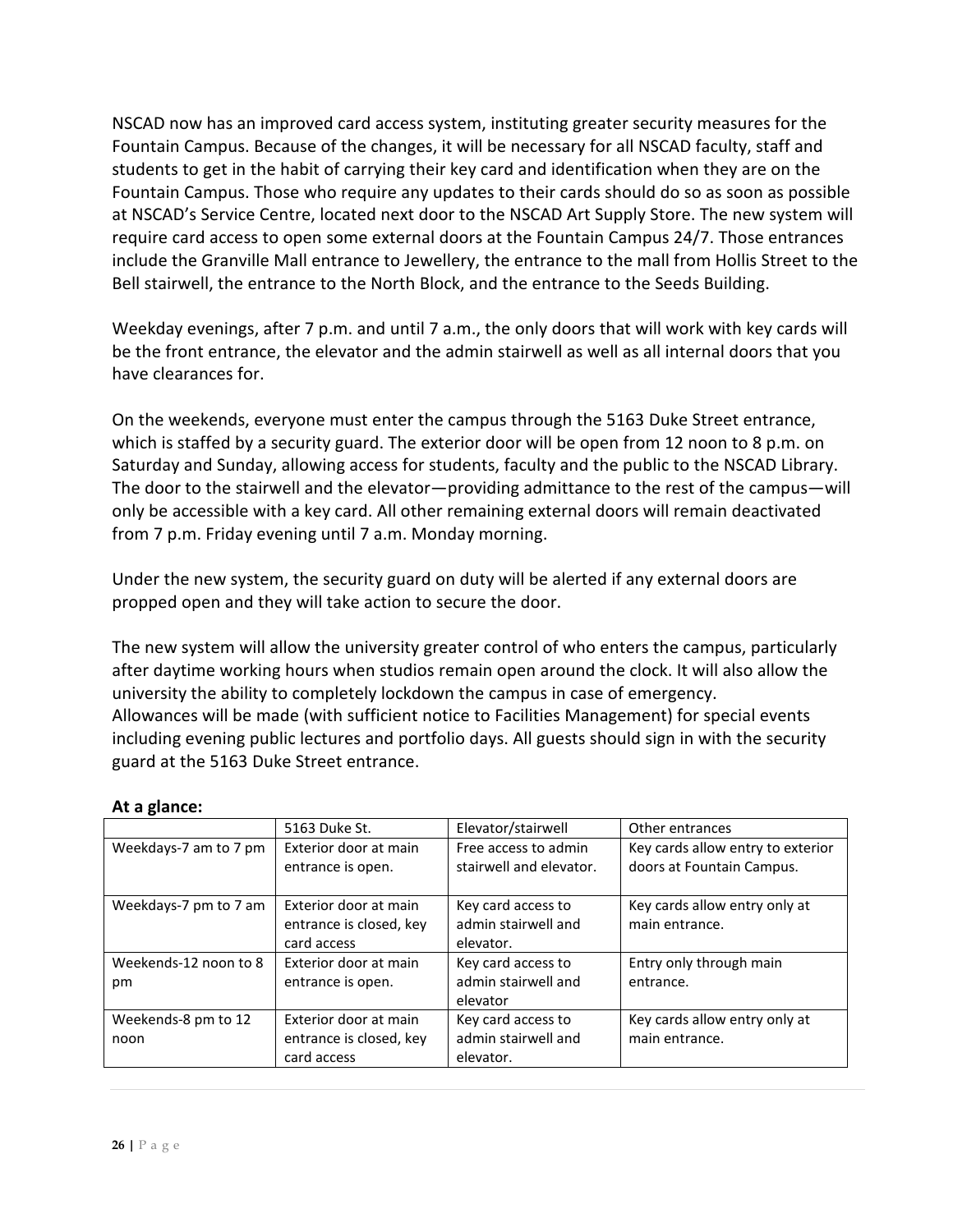Complete details can be found at:

[http://nscad.ca/en/home/abouttheuniversity/news/nscadmovestokeycardaccesssystem.aspx#sth](http://nscad.ca/en/home/abouttheuniversity/news/nscadmovestokeycardaccesssystem.aspx#sthash.MlsH8kCq.fPOg9VCF.dpuf) [ash.MlsH8kCq.fPOg9VCF.dpuf](http://nscad.ca/en/home/abouttheuniversity/news/nscadmovestokeycardaccesssystem.aspx#sthash.MlsH8kCq.fPOg9VCF.dpuf)

#### <span id="page-26-0"></span>**Safety and Security**

**University buildings are locked after hours, but can be opened for you if you present your ID to the guards. There are occasional thefts of personal and school property, and you are advised to keep doors locked, and not to leave items such as laptops, purses, briefcases, backpacks, cameras and other valuables unattended. Please report any suspicious visitors to the security guards (after hours) or Facilities Maintenance staff (regular hours). Never leave doors propped open.**

**NSCAD University does not accept responsibility for the loss or damage of personal or University property. When working during the evenings and weekends, be sure that the security guards know where you will be working and always try to work with a colleague present.**

## **Types of Emergencies and Procedures**

#### **A. Medical Emergency**

**STEPS:**

#### *Person Identifying Situation*

- **1. Notify Manager of Facilities Management, indicate medical emergency, they will contact Emergency Response and ambulances if necessary. Dial 9+830-8452; OR 9+ 911**
- **2. Be available to provide information to Emergency Response team or Manager of Facilities Management.**
- **3. Facilities Management will contact Crisis Management Team**
- **4. Facilities Management will contact Health Authority if necessary (or HRM Police department).**

#### **B. Violent Crime or Behavior**

#### **STEPS: (CRIME IS IN PROCESS)**

*Person Experiencing the Situation:*

- **1. Stay calm, give money or meet demands if possible**
- **2. Notify Facilities Management as soon as possible (9+830-8452). Facilities Management will contact Emergency First Response Team or outside authority, if required**
- **3. Secure the area or move to a safe environment**

**STEPS: DISCOVERY OF VIOLENT CRIME (AFTER THE FACT)** *Person discovering the situation*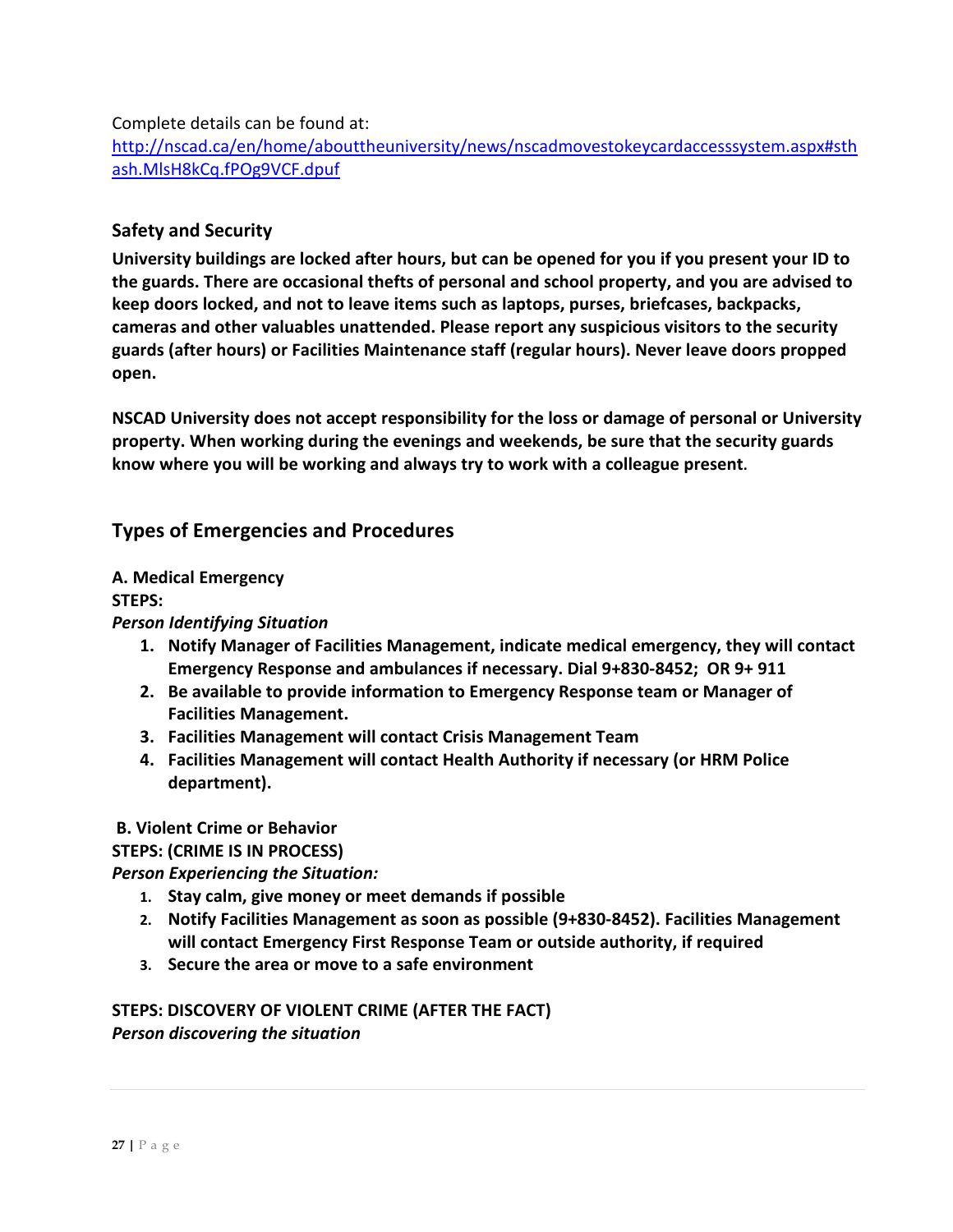- **4. Notify Facilities Management ([within the Fountain Campus dial 9+] 902-877-0750), they will notify Emergency First Response Team if required.**
- **5. Go to a safe place and wait for Facilities Management and/or Security. Report anything noted of relevance to Facilities Management.**

**C. Political Situation**

**STEPS: (RIOT / DEMONSTRATIONS)**

*Person Identifying Situation*

- **6. Notify Facilities Management ([within the Fountain Campus dial 9+] 902-830-8452). They will notify Emergency First Response Team and the HRM Police if required**
- **7. Move to a safe environment**

#### **D***.* **Off Campus Accidents Involving Students, Faculty and/or Staff**

- **8. Notify a member of the Crisis Management Team**
- **E. Environmental / Natural Disaster - Evacuation**

**STEPS:**

*Person discovering the situation*

- **9. Pull fire alarm and follow procedures to evacuate the area**
- **10. Notify Facilities Management ([within the Fountain Campus dial 9+] 902-830-8452)**

#### **F. Bomb Threats**

#### **STEPS**

*Person Identifying Situation*

**11. Notify Facilities Management**

## <span id="page-27-0"></span>**First Aid**

Basic first aid supplies are kept in many service areas throughout the three NSCAD campuses. **Before your first class, please ensure that you have identified the nearest source of first aid supplies to your classroom.** 

## <span id="page-27-1"></span>**Fire Prevention**

There is **no smoking** permitted anywhere inside the University, or within four metres of doors or windows. Smoking is not permitted on the deck. The campus is equipped with **fire alarms**, extinguishers and a sprinkler system. The **sprinkler system** pipes and heads are not to be used to suspend any materials.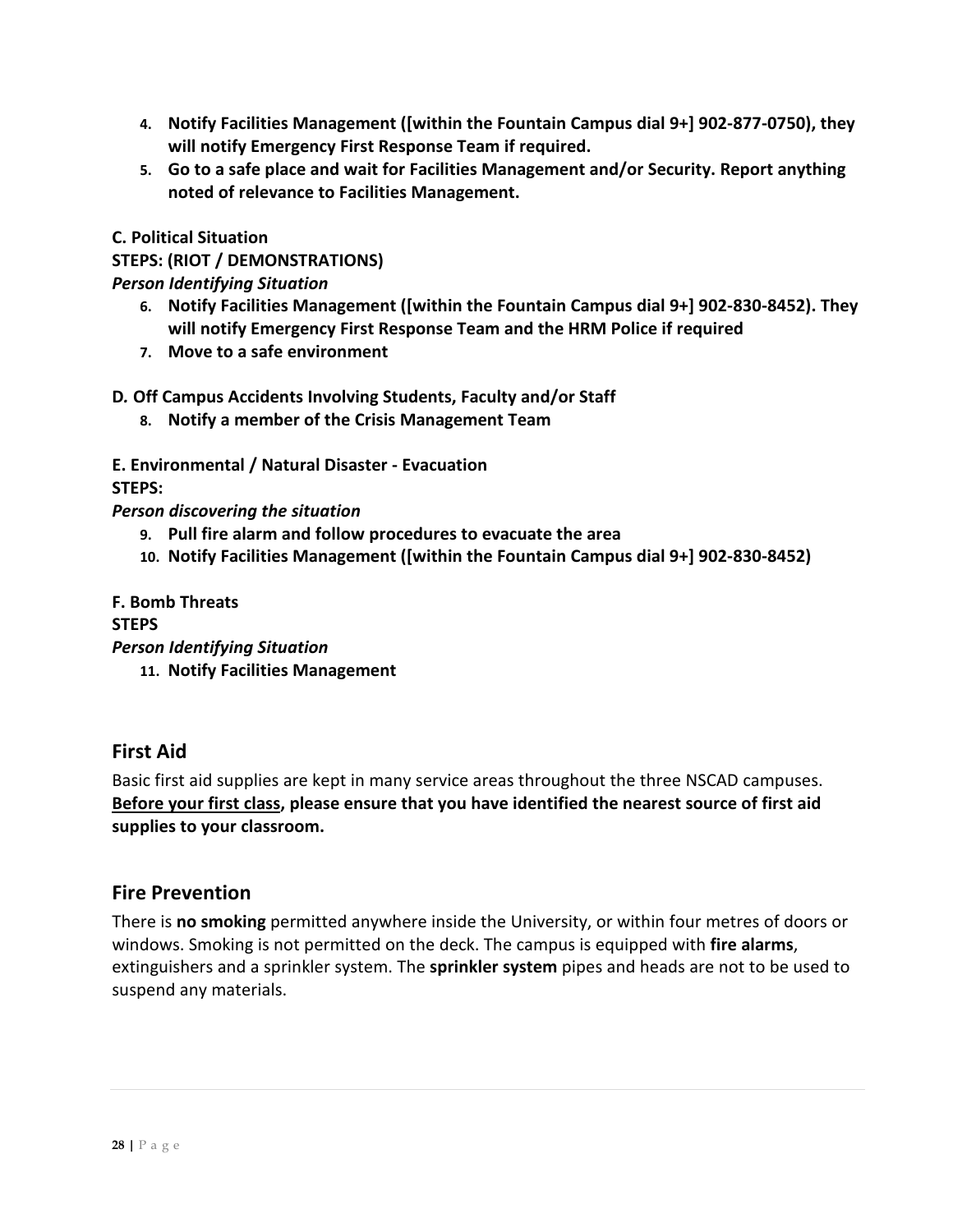**Before the first day of class**, please also familiarize yourself with the location of **fire alarms, fire extinguishers and fire exits** nearest your teaching space(s). In the event of a fire alarm, please **immediately** use staircases to exit the buildings, and direct your students to do the same.

## **Halifax Seaport Tobacco Free Policy (Port Campus)**

- Halifax Seaport Tobacco Free Policy came into effect on July 31, 2015.
- Policy applies to all employees, contractors, third party contractors, tenants (NSCAD Port Campus), invitees and visiting public
- Tobacco and associated products are defined as:
	- $\circ$  Cigarettes, pipes, chewing tobacco, e-cigarettes and any other products defined under the Revenue Act or Nova Scotia Tobacco Access Act
	- $\circ$  The term also includes herbal tobacco products, simulated tobacco products that imitate or mimic tobacco products, including but not limited to cloves, bidis and kreteks
- Tobacco use includes smoking, chewing, dipping or any other consumption or use of tobacco products



# <span id="page-28-0"></span>**Occupational Health and Safety**

All faculty, staff and students are responsible for safe working practices and procedures so as to safeguard their own individual health and well-being as well as that of other members of the NSCAD University community. Faculty are responsible for ensuring that students in their courses are provided with the relevant health and safety information about the materials, processes and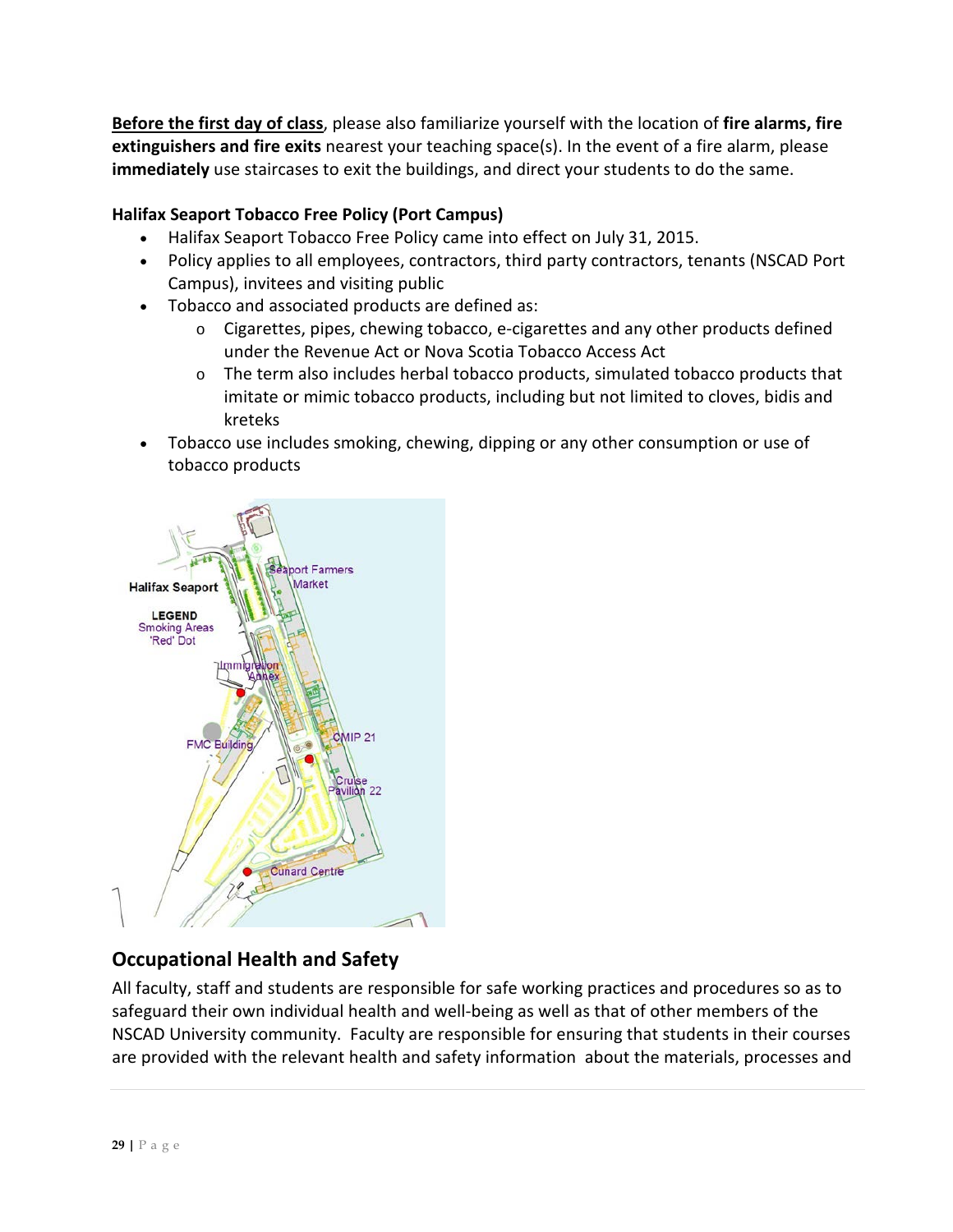tools they assign students to work with. You are requested to read the NSCAD University Occupational Health and Safety Policy, available on the University website under "Documents", **before you start teaching**

#### **Conclusion**

This information package has been provided as a resource for your teaching experience at NSCAD University. If you have any questions, suggestions or comments about the information provided, you are encouraged to bring them forward. Feel free to contact this office to discuss matters which arise.

Thank you for your interest in teaching at NSCAD University.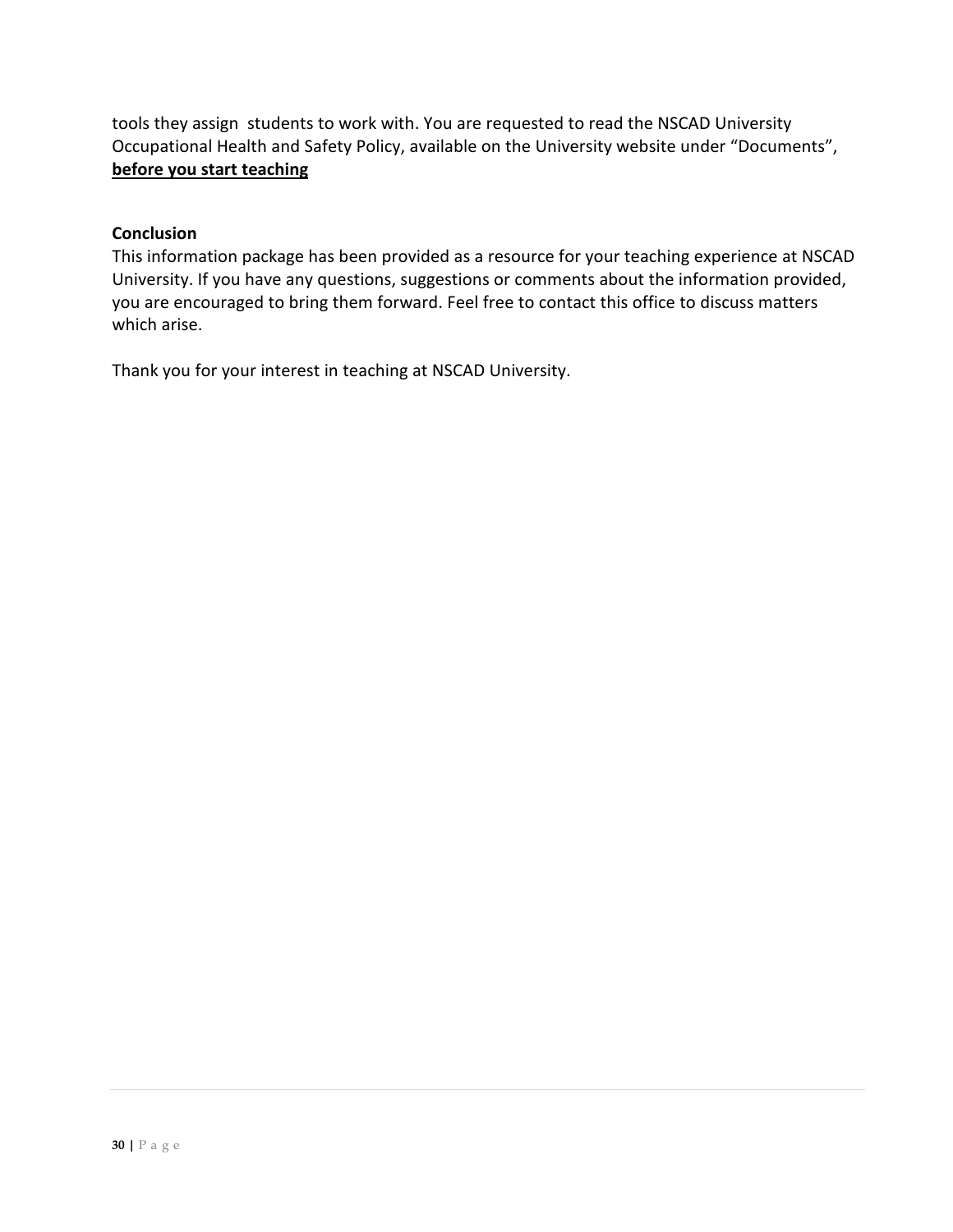# <span id="page-30-0"></span>**Appendices:**

# <span id="page-30-1"></span>**Important Information for US Citizens teaching at NSCAD**

#### **Banking Information**

**In order to receive payment from the University you must establish a Canadian Bank Account in order to receive a direct payroll deposit. RBC Bank has accounts that you may establish in both the USA and Canada and those accounts can be web linked. ING Bank has a process by which any account from any country in the world may be linked to their bank in Nova Scotia. HSBC may also have a plan for multiple currency accounts**

#### **Work Permit Information for US Citizens**

**As an American academic working in Canada, you are covered under the NAFTA agreement and therefore do not require a Labour Market Opinion. However the following information will be required upon entry into Canada. You must see an Immigration Officer prior to departing from your Port of Entry. An application for a work permit is enclosed with this letter.**

#### **Proof of identity**

- a valid passport or travel document that guarantees re-entry to the country that issued it;
- two photos of you and your accompanying family members taken in advance

#### **Proof of employment in Canada**

• Your job offer letter or contract from your prospective employer.

• Evidence that you meet the requirements of the job, possibly including specific educational requirements or past work experience possibly outlined in a resume. *It is important that you supply the officer with a copy of your degree(s) or any other educational certificates required for the position.*

#### **In addition, note that:**

• if you are not a citizen of the country in which you are applying, you must provide proof of your present immigration status in the country of application;

• if the government that issued your passport or travel document requires a re-entry permit this must be obtained before you apply for a Canadian visa; and

• additional documents may be required. This can include copies of your birth certificate, immunization records, proof of return travel, etc.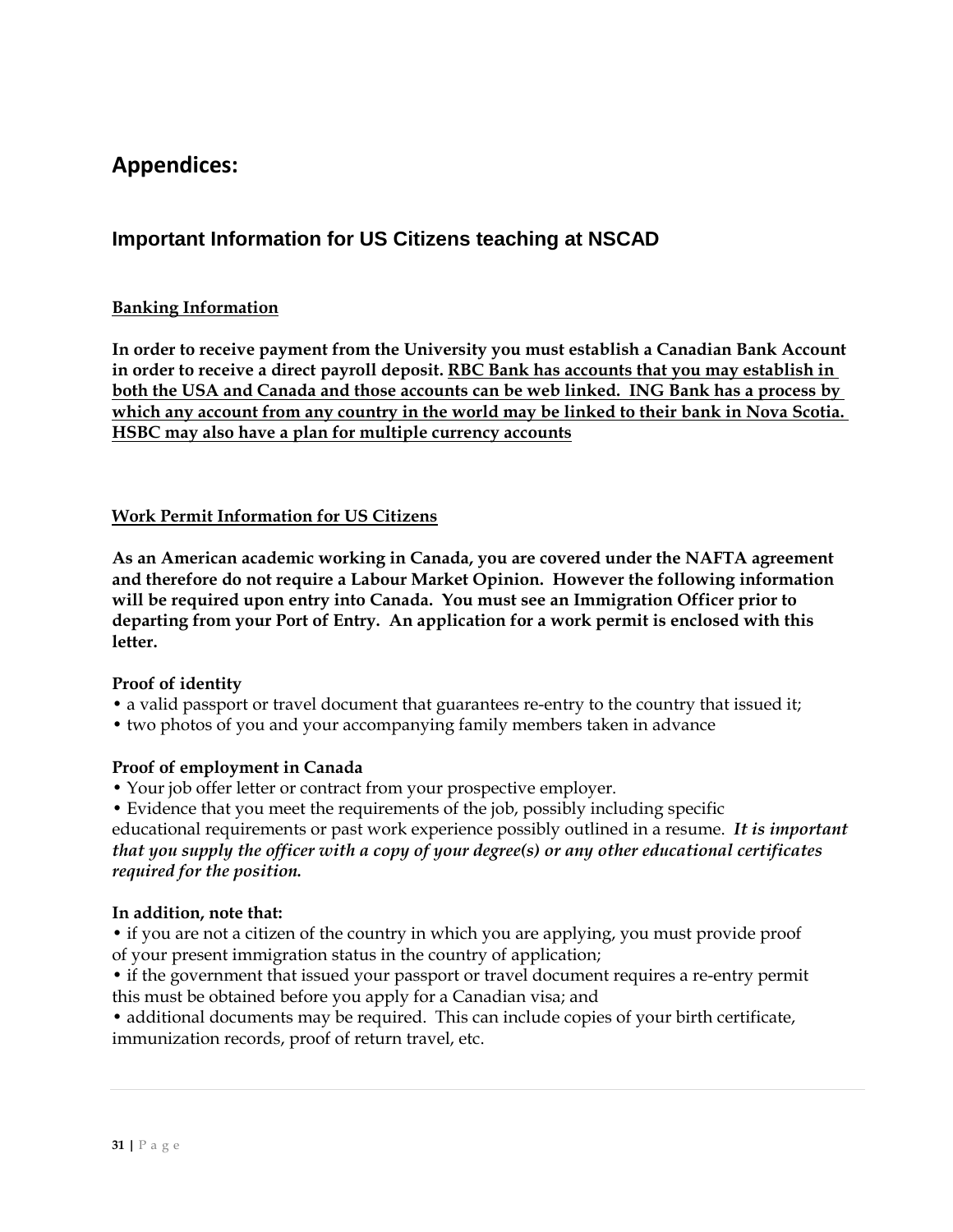#### **Required Fees**

You **must** pay a processing fee of \$150.00 Cdn when you submit an application for a work permit to the immigration officer at the port of entry. Personal checks are not acceptable.

Make sure that you are eligible to apply before you pay your fees and that you provide all the information requested before you submit your application. **The processing fee will not be refunded**, regardless of the final decision on your application. For example, a determination that you are not eligible for a work permit is considered as "processing" and the fee will not be refunded. If you apply again, you will have to pay another processing fee.

Please see the document checklist enclosed for a full list of all necessary documentation required.

We recommend you visit the Citizenship and Immigration Canada web site at <http://www.cic.gc.ca/english/information/applications/work.asp> for the work permit guide and more detailed information.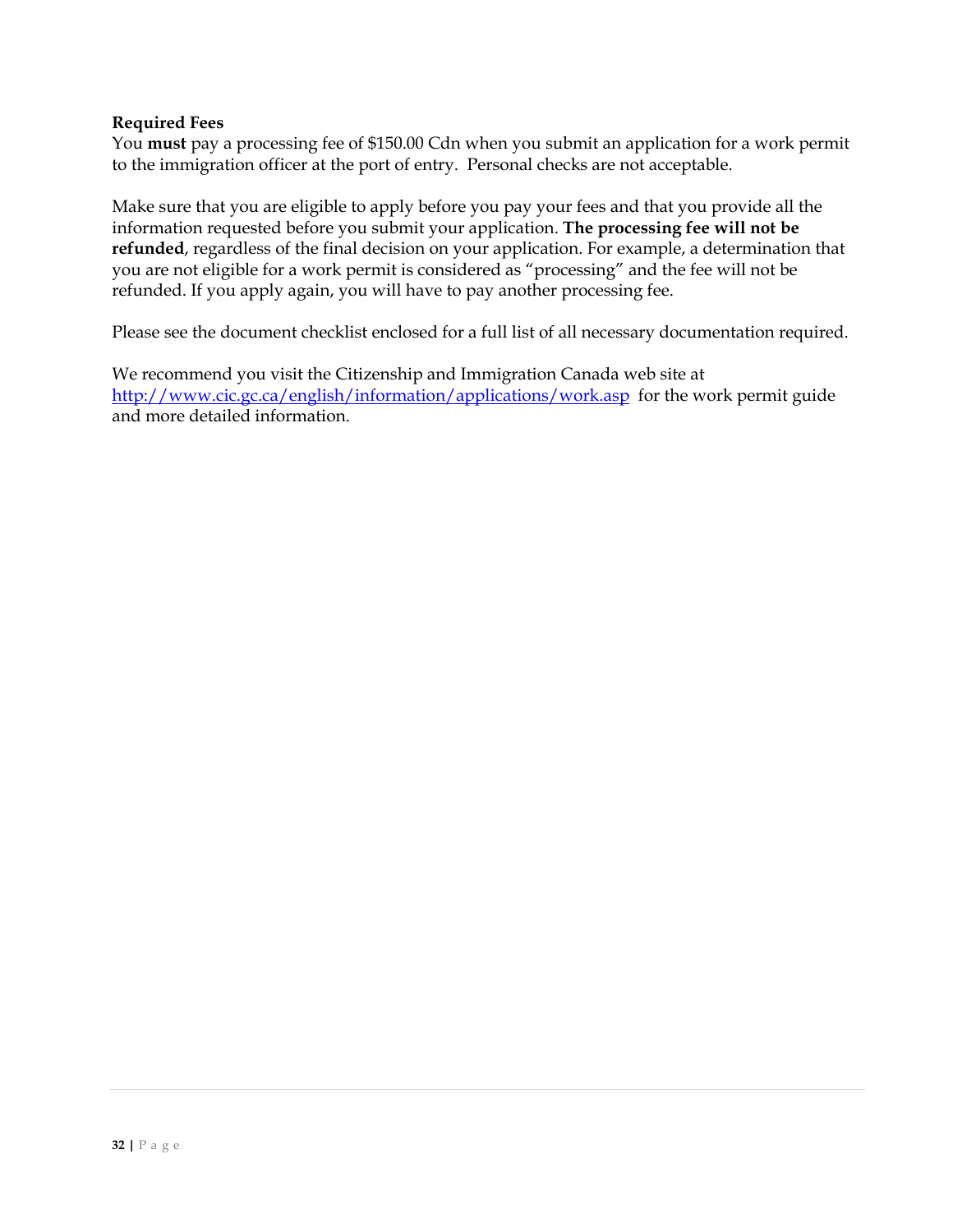

<span id="page-32-0"></span>**COURSE CODE: COURSE NAME SEMESTER: YEAR MEETING DAYS, MEETING TIMES Room: Instructor Name: Telephone: E-mail: @nscad.ca Office Location:**

#### **Course Description:**

*\*(The course description from the Calendar goes here. You can find it online at: [http://nscad.ca/site](http://nscad.ca/site-nscad/media/nscad/NSCAD%20AC%20201516%282%29.pdf)[nscad/media/nscad/NSCAD%20AC%20201516%282%29.pdf](http://nscad.ca/site-nscad/media/nscad/NSCAD%20AC%20201516%282%29.pdf)*

*You can scroll to your course and using the Select Tool you can copy and paste all of the text for your course description directly from the PDF into this spot.)* 

#### **Course Objectives:**

#### **Estimated weekly time commitment for this course:**

*\*\*(For each credit in a 14-week course, a student should be expected to spend three hours of time per week, including scheduled class time. For example, in a three-credit course that meets for four hours a week, a student may be expected to spend five hours on homework and preparations each week (3 credits multiplied by 3 hours per credit equals 9 hours in total.)*

#### **Responsibilities:**

#### **NSCAD Attendance Policy**

Class attendance at NSCAD is expected. Unexcused absences could result in lowered or failing grades. Any absence must be discussed with the course instructor who may request supporting documentation. Missing sequential classes that include essential health and safety training may result in the student having his/her enrolment in the course cancelled. Specific requirements for individual courses will be found in the course outline.

#### **Attendance Requirements:**

**Grading Criteria:**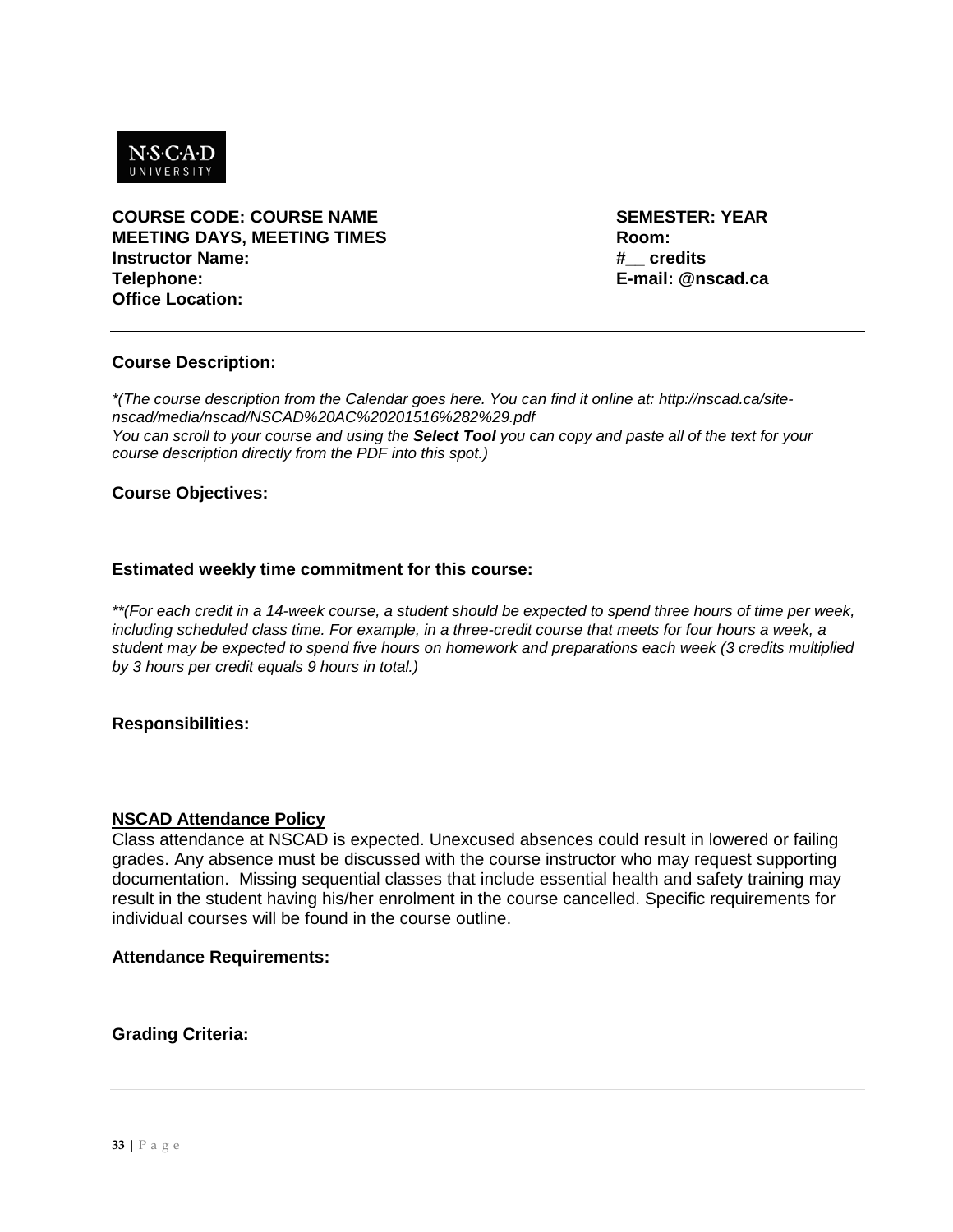#### **Value of Tests/Examinations/Papers/Critiques and Probable Dates:**

#### **Grading System:**

Successful completion of this course requires that students perform to an acceptable standard in reaching the course objectives. This course will be graded as follows:

| <b>Letter Grade</b><br><b>Term</b> | <b>Numerical Equivalent</b> | <b>Grade Point Score</b> | <b>Descriptive</b> |
|------------------------------------|-----------------------------|--------------------------|--------------------|
| $A+$                               | 95 and above                | 4.3                      | Excellent          |
| A                                  | 90-94                       | 4.0                      | Excellent          |
| $A -$                              | 85-89                       | 3.7                      | Very Good          |
| $B+$                               | 80-84                       | 3.3                      | Very Good          |
| B                                  | 73-79                       | 3.0                      | Good               |
| <b>B-</b>                          | 67-72                       | 2.7                      | Good               |
| $C+$                               | 63-66                       | 2.3                      | Satisfactory       |
| $\mathsf{C}$                       | 59-62                       | 2.0                      | Satisfactory       |
| $C -$                              | 55-58                       | 1.7                      | Satisfactory       |
| D                                  | 50-54                       | 1.0                      | Marginal           |
| F(Fail)                            | 49 and below                |                          | Unsatisfactory     |

At the end of the course, *INCOMPLETE* standing will be granted only in circumstances clearly beyond the control of the student (such as serious illness or bereavement) – at which time documentation will be required.

#### **Plagiarism:**

NSCAD University has a policy on Plagiarism. This is a serious violation of Academic Integrity and penalties range from a zero for an assignment grade to Dismissal from the University. The Plagiarism Policy can be found at:

[http://nscad.ca/site-nscad/media/nscad/ARR\\_AcademicIntegrityPolicy.pdf](http://nscad.ca/site-nscad/media/nscad/ARR_AcademicIntegrityPolicy.pdf)

#### **Accessibility:**

NSCAD University has a **Policy on Disabilities** (available on the NSCAD website: [http://nscad.ca/site-nscad/media/nscad/180-012%20Student%20with%20Disabilities.pdf\)](http://nscad.ca/site-nscad/media/nscad/180-012%20Student%20with%20Disabilities.pdf) and is committed to providing equal opportunities to academically qualified students with disabilities. A key aspect of the policy is that students self-identify (with their documentation of disability) so that the appropriate accommodations can be predicted, planned-for, and provided in a timely manner. Students should seek assistance if any items on the course syllabus present a potential barrier, based on disability-related limitations. Students who require academic accommodation are urged to identify themselves to the Disability Resource Facilitator (Bill Travis) in the Office of Student and Academic Services as soon as possible. All information regarding individual students with disabilities is respected as confidential.

#### **Health and Safety:**

NSCAD University has policy on Occupational Health and Safety, to which all students, staff, faculty and visitors are expected to adhere. You are advised to familiarize yourself with this policy (available on the NSCAD website: [http://nscad.ca/site-nscad/media/nscad/310-](http://nscad.ca/site-nscad/media/nscad/310-006%20Occupational%20Health%20&%20Safety%281%29.pdf)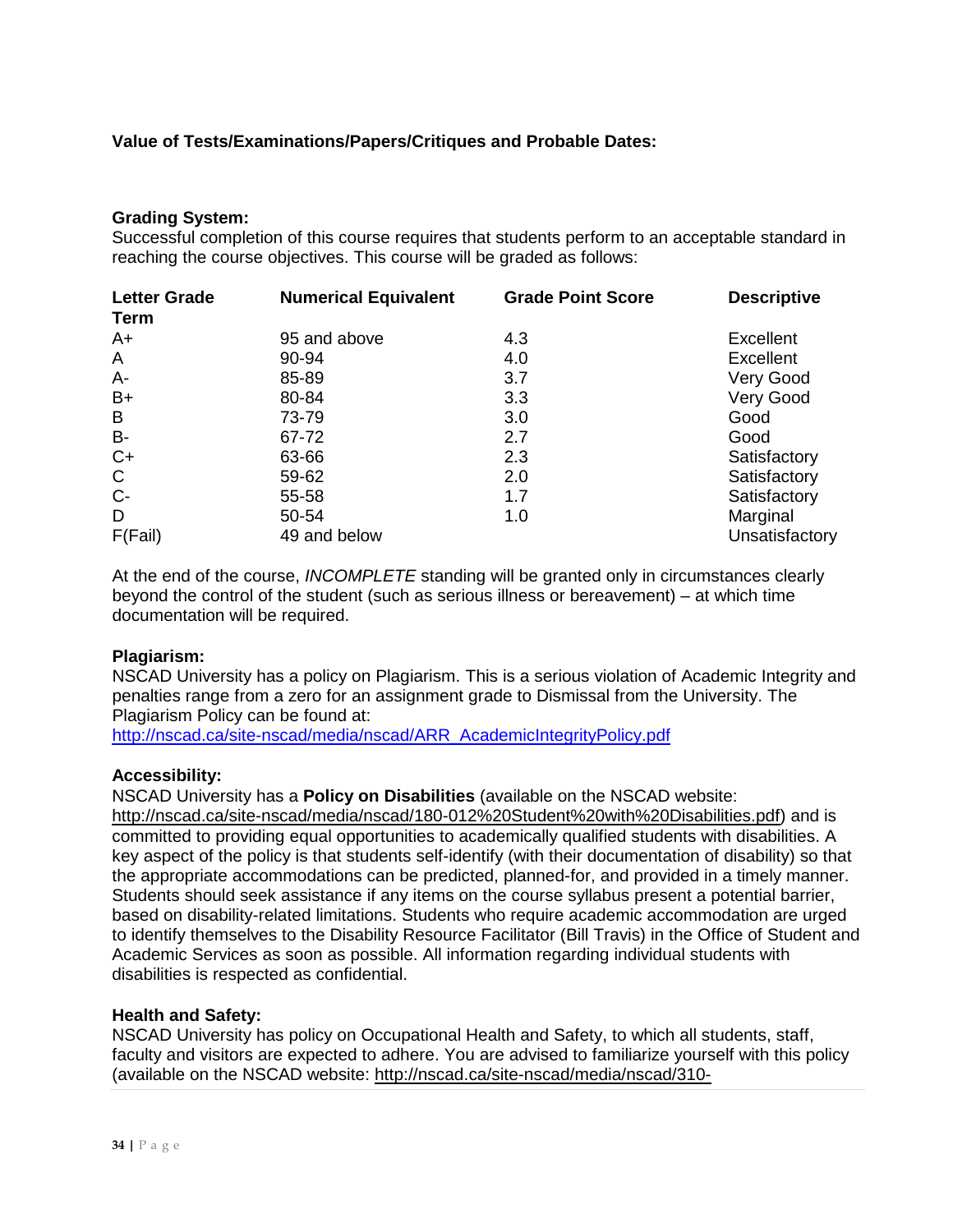[006%20Occupational%20Health%20&%20Safety%281%29.pdf\)](http://nscad.ca/site-nscad/media/nscad/310-006%20Occupational%20Health%20&%20Safety%281%29.pdf) and with Health and Safety procedures and practices employed in your area. The divisional Academic Chairs and NSCAD Library also have books available that detail specific safety aspects of working with art and craft materials. If you have questions about specific materials used in this course, please ask.

Only use spray fixative, spray paint, rubber cement and/or solvents in approved areas.

**Smoking** is not permitted anywhere in NSCAD buildings. It is also not permitted within 4 metres of exterior doorways and windows at the Fountain Campus or Academy Building.

The Port Campus is located at the Halifax Seaport where there is in effect a Tobacco Free policy. Please contact Port Security or Facilities for full details and a map for locations where smoking is permitted.

#### **Materials Fee:**

A materials fee is charged for this course. The funds are used to pre-purchase particular consumable materials for your use. Such materials include:

In some cases, pre-purchasing allows for bulk purchases where the materials can be divided up in class which saves time and money, in other cases it is to access materials that cannot easily be purchased locally. The materials fee for this course, which is over and above the more general materials and supplies purchased by the individual student, is \$ ...

~~ alternately, you could also use:

.

A materials fee is charged for this course and applied directly to your student account. The funds are used to pre-purchase particular consumable materials for your use. Such materials include the supplies available in the studio, and some other general materials and equipment. In some cases, pre-purchasing allows for bulk purchases where the materials can be divided up in class which saves time and money, in other cases it is to access materials that cannot easily be purchased locally. The materials fee for this course, which is over and above the more general materials and supplies purchased by the individual student, is \$

**Materials Required:**

**Additional Faculty Notes:**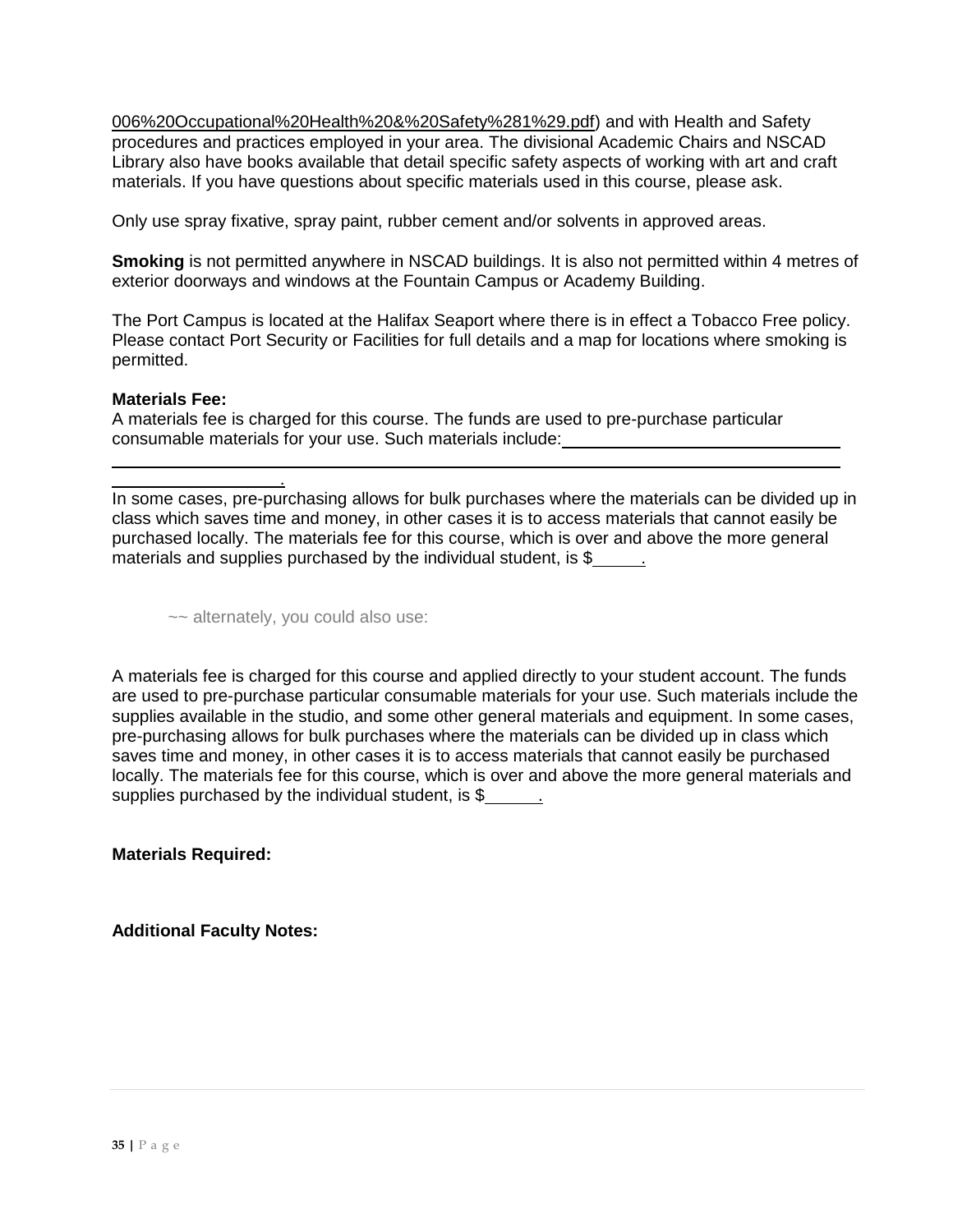## <span id="page-35-0"></span>**Grade Submission and Webadvisor**

# **WEB ADVISOR FOR FACULTY**

**At the Web Advisor Faculty link you ca**n:

- **1. See and download your class list(s) for this and future semesters**
- **2. Email one, several, or all of the students in your class(s)**
- **3. Enter Final Grades for students in your classes**

**How to access Web Advisor for Faculty:**

**Click the "WebAdvisor" Link at the top of the NSCAD Web Page (or enter URL directly: [WWW.NSCAD.CA/WEBADVISOR](http://www.nscad.ca/WEBADVISOR) )**

Click on **FACULTY** (Below)

| <b>Extended Studies</b> |
|-------------------------|
| <b>Applicants</b>       |
| <b>Students</b>         |
| <b>Faculty</b>          |
| <b>Employees</b>        |

|                                              | Los Out                                         | <b>MAIN MENU</b>           | <b>FACULTY MENU</b> | <b>CONTACT US</b>               |
|----------------------------------------------|-------------------------------------------------|----------------------------|---------------------|---------------------------------|
| <b>FACULTY - WEBADVISOR FOR FACULTY MENU</b> |                                                 |                            |                     | <b>Welcome Laurelle LeVert!</b> |
|                                              |                                                 |                            |                     |                                 |
|                                              |                                                 |                            |                     |                                 |
|                                              |                                                 | <b>Faculty Information</b> |                     |                                 |
| <b>User Account</b>                          | <b>Class Roster</b>                             |                            |                     |                                 |
| I'm New to WebAdvisor<br>What's my User ID?  | Grading                                         |                            |                     |                                 |
|                                              | <b>Search for Sections</b><br>My Class Schedule |                            |                     |                                 |
|                                              |                                                 |                            |                     |                                 |
|                                              |                                                 |                            |                     |                                 |
|                                              | Log Out                                         | <b>MAIN MENU</b>           | <b>FACULTY MENU</b> | <b>CONTACT US</b>               |

Items you will be able to choose from:

- **I'm New to WebAdvisor:** Redirects you to the Options of Faculty and Employee
- **What's My User ID?:** Use to retrieve your User ID
- **Class Roster:** See class lists, email students
- **Email Class Roster:** (**and email to yourself**) your class roster
- **Grading:** Submit Grades when grading is available
- **Search for Sections:** Search Timetable(s)
- **My Class Schedule:** View your teaching schedule by semester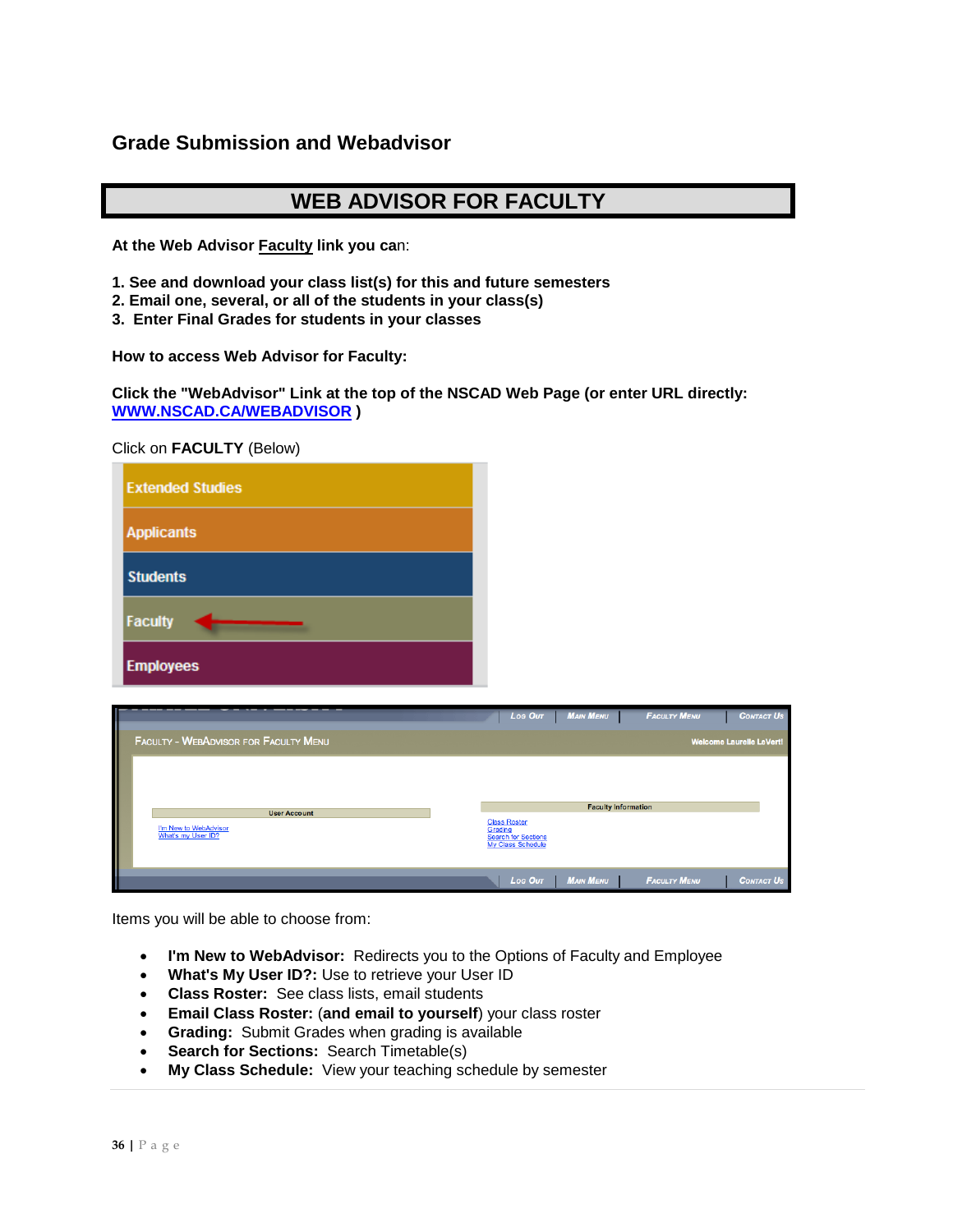# **CLASS ROSTER**

| k                                                                                                                                          | <b>Class Roster Select Section</b> |             |          |          |                                                                 |  |        |  |  |  |
|--------------------------------------------------------------------------------------------------------------------------------------------|------------------------------------|-------------|----------|----------|-----------------------------------------------------------------|--|--------|--|--|--|
|                                                                                                                                            | Section Name and Title Term        |             |          |          | Start Date End Date Meeting Information Location Reg/Avail/Wait |  |        |  |  |  |
|                                                                                                                                            | AHIS-2600-1 Medieval Art           | Winter 2011 | 01/05/11 | 04/19/11 | 01/05/2011-04/19/2011                                           |  | 3/12/0 |  |  |  |
| Select a term or date range to change your class list<br>Term<br>÷<br>G<br>OR:<br><b>Start Date</b><br><b>End Date</b><br>$ \ddot{\cdot} $ |                                    |             |          |          |                                                                 |  |        |  |  |  |
| <b>SUBMIT</b>                                                                                                                              |                                    |             |          |          |                                                                 |  |        |  |  |  |

**If you are teaching more than one class or teaching class(s) in any of the posted semesters, you will be able to link to your class rosters here.**

**Detail on Class Roster by clicking on the Section Name.**

|                                                                    | Course Name and Title Instructor Meeting Information Reg/Avail/Wait                                             |  |                       |  |  |  |           |            |      |  |  |  |
|--------------------------------------------------------------------|-----------------------------------------------------------------------------------------------------------------|--|-----------------------|--|--|--|-----------|------------|------|--|--|--|
| <-- Select a different course section                              |                                                                                                                 |  | E-Mail these Students |  |  |  |           |            |      |  |  |  |
| <b>Student</b>                                                     | ID<br>Access E-mail Address Phone Number Pass Aud Class Academic Level Status Credits CEUs Cross-Listed Section |  |                       |  |  |  |           |            |      |  |  |  |
| Artiste, Sally                                                     | 0015903                                                                                                         |  | llevert@nscad.ca      |  |  |  | <b>UG</b> | <b>New</b> | 3.00 |  |  |  |
| Sequitur, Nona                                                     | 0015905                                                                                                         |  | llevert@nscad.ca      |  |  |  | <b>UG</b> | New        | 3.00 |  |  |  |
| Tabula, Rasa                                                       | 0015904                                                                                                         |  | llevert@nscad.ca      |  |  |  | <b>UG</b> | <b>New</b> | 3.00 |  |  |  |
| <b>Security Access Messages</b><br>None                            |                                                                                                                 |  |                       |  |  |  |           |            |      |  |  |  |
| Show Dropped/Withdrawn Students<br><b>Show Waitlisted Students</b> |                                                                                                                 |  |                       |  |  |  |           |            |      |  |  |  |

**From this Page...**

**You can click on a Student's Name and see more information:**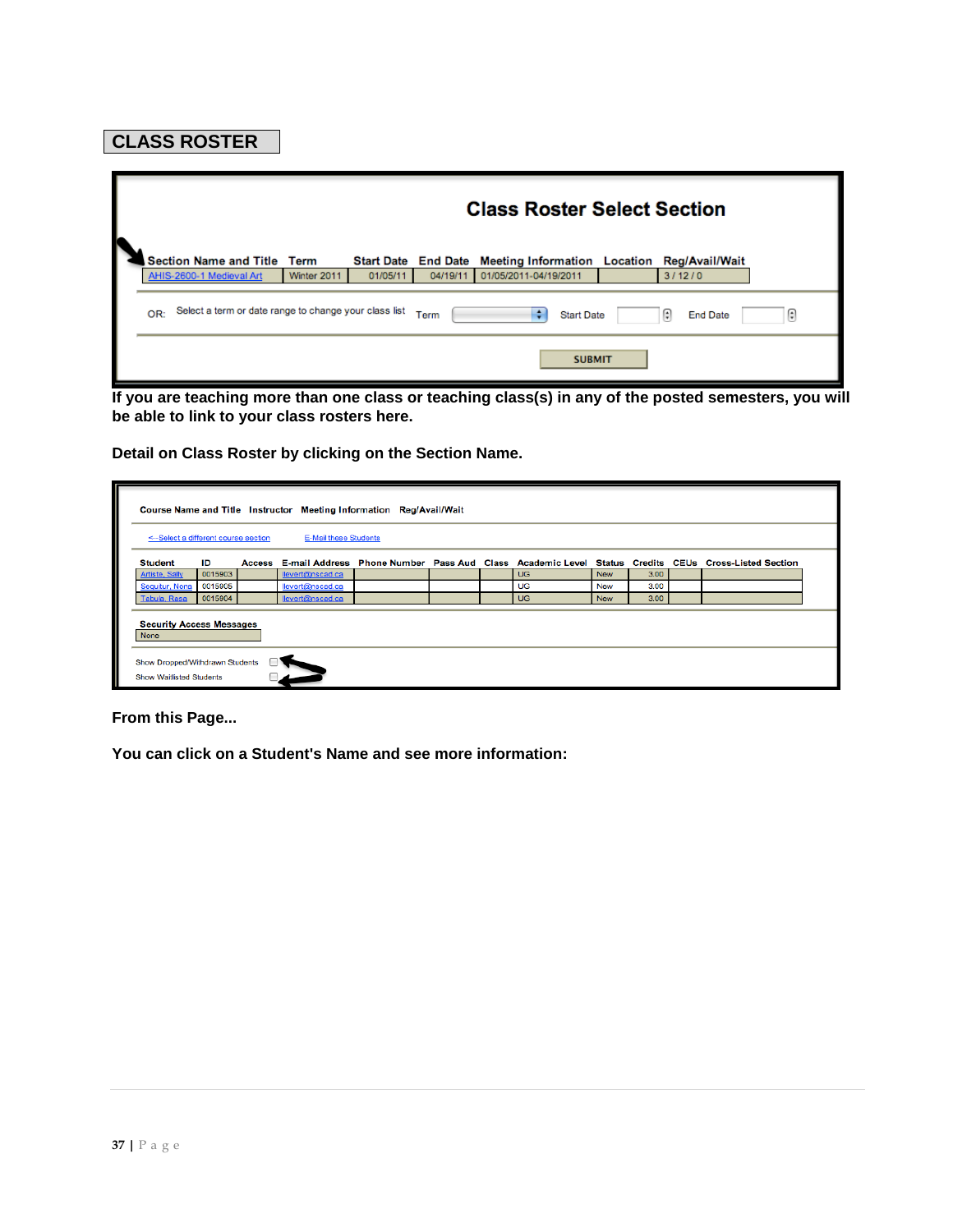|                                                                                                                                |                                                  |                                                                 | <b>Student Profile</b> |                                |                                     |                                                       |                       |
|--------------------------------------------------------------------------------------------------------------------------------|--------------------------------------------------|-----------------------------------------------------------------|------------------------|--------------------------------|-------------------------------------|-------------------------------------------------------|-----------------------|
| 0015905<br>Student ID<br><b>Preferred Name</b><br>Nona Sequitur<br><b>Address</b><br>5678 Irrelevancy Drive, NS B1P 1X2 Canada |                                                  |                                                                 |                        |                                |                                     |                                                       |                       |
| <b>E-mail Address Type</b><br><b>NSCAD Email</b><br>llevert@nscad.ca<br>Phone Number Extension Type<br>902-539-0000            |                                                  |                                                                 |                        |                                |                                     |                                                       |                       |
| <b>Academic Program</b><br>Visual Arts Certificate, Non-Art<br><b>UG</b><br><b>Specialist</b>                                  | Home Phone<br>Academic<br><b>Degree</b><br>Level | <b>Anticipated</b><br><b>Completion Date Standing</b>           | Academic               | Major<br>Non-Art<br>Specialist | <b>Minor</b><br>No Minor<br>Allowed | <b>CCD</b><br>Visual Arts Cert for<br><b>Teachers</b> | <b>Specialization</b> |
| <b>Advisor</b><br>None Specified                                                                                               |                                                  | Advisor Type Phone Number Extension E-mail Address Office Hours |                        |                                |                                     |                                                       |                       |
| <b>Counselor</b><br>None Specified                                                                                             |                                                  | Counselor Type Phone Number Extension E-mail Address            |                        |                                |                                     |                                                       |                       |
| Foreign Language Information<br>None available                                                                                 |                                                  |                                                                 |                        |                                |                                     |                                                       |                       |

#### **The "Student Profile" shows an instructor the following information:**

- Student Name and ID number
- Address (local)
- NSCAD Student Email address
- Local Phone number
- Academic Program / Major / Minor / Certificate

\*\* The Advisor and Counsellor Tabs are NOT being used, so remain blank\*\*\*

From the Class Roster, you can also send an Email to one or a group of students:

# **Send Email**

**To Email One Student in your class:**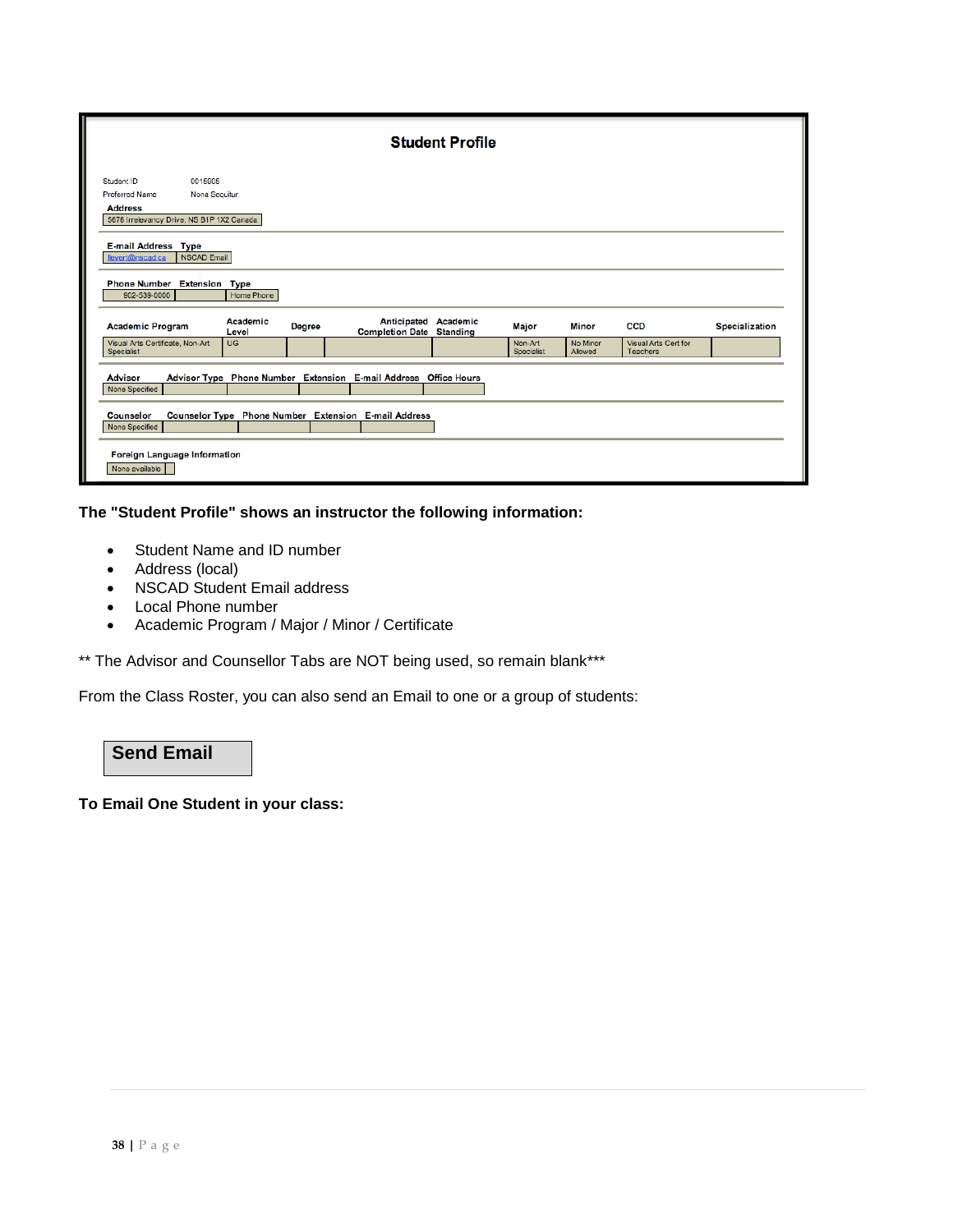|                                                                    |         |                          |                                                                     |                               | <b>Class Roster</b> |               |           |            |      |                                                                                                           |
|--------------------------------------------------------------------|---------|--------------------------|---------------------------------------------------------------------|-------------------------------|---------------------|---------------|-----------|------------|------|-----------------------------------------------------------------------------------------------------------|
|                                                                    |         |                          | Course Name and Title Instructor Meeting Information Reg/Avail/Wait |                               |                     |               |           |            |      |                                                                                                           |
| <-- Select a different course section                              |         |                          | <b>E-Mail these Students</b>                                        |                               |                     |               |           |            |      |                                                                                                           |
| <b>Student</b>                                                     | ID      |                          |                                                                     |                               |                     |               |           |            |      | Access E-mail Address Phone Number Pass Aud Class Academic Level Status Credits CEUs Cross-Listed Section |
| Artiste, Sally                                                     | 0015903 |                          | llevert@nscad.ca                                                    |                               |                     |               | <b>UG</b> | <b>New</b> | 3.00 |                                                                                                           |
| Sequitur, Nona                                                     | 0015905 |                          | llevert@nscad.ca                                                    |                               |                     |               | UG        | <b>New</b> | 3.00 |                                                                                                           |
| Tabula, Rasa                                                       | 0015904 |                          | llevert@nscad.ca                                                    |                               |                     |               | <b>UG</b> | <b>New</b> | 3.00 |                                                                                                           |
| <b>Security Access Messages</b><br>None                            |         |                          |                                                                     |                               |                     |               |           |            |      |                                                                                                           |
| Show Dropped/Withdrawn Students<br><b>Show Waitlisted Students</b> |         | $\overline{\phantom{a}}$ |                                                                     | <b>Click to Send an Email</b> |                     |               |           |            |      |                                                                                                           |
|                                                                    |         |                          |                                                                     |                               |                     |               |           |            |      |                                                                                                           |
|                                                                    |         |                          |                                                                     |                               |                     | <b>SUBMIT</b> |           |            |      |                                                                                                           |

| <b>Send E-Mail</b>                                                                                                                                             |
|----------------------------------------------------------------------------------------------------------------------------------------------------------------|
| $=$ Required<br><b>Email Recipients</b><br>Sally Artiste (llevert@nscad.ca)<br>E-mail Recipients:                                                              |
| Blind Copy (BCC) all recipients<br>⊓                                                                                                                           |
| You can CC or Bcc<br>Additional E-mail Addressees:<br><b>E-mail Action</b><br><b>E-mail Address</b><br>others on the email<br>F<br>Copy To<br>÷<br>÷<br>÷<br>Ŧ |
| <b>Email Subject</b><br>Subject:*<br>Regarding Next Week's Assignment<br><b>Dear Student</b><br>and Text<br>E-mail Text*<br>$\cdots$                           |
| Copy Yourself on the Email<br>⊠<br>Copy (CC) yourself<br>llevert@nscad.ca :<br>Sender's E-mail<br>Sender's Name<br><b>Laurelle LeVert</b>                      |
| This is part of a module we are NOT using<br><b>Record Contact</b>                                                                                             |
| <b>SUBMIT</b>                                                                                                                                                  |

**Hit SUBMIT to send the email. If you CC yourself, a copy will be placed in your Sent box.**

**OR**

#### **To Email a Group of Students from your class:**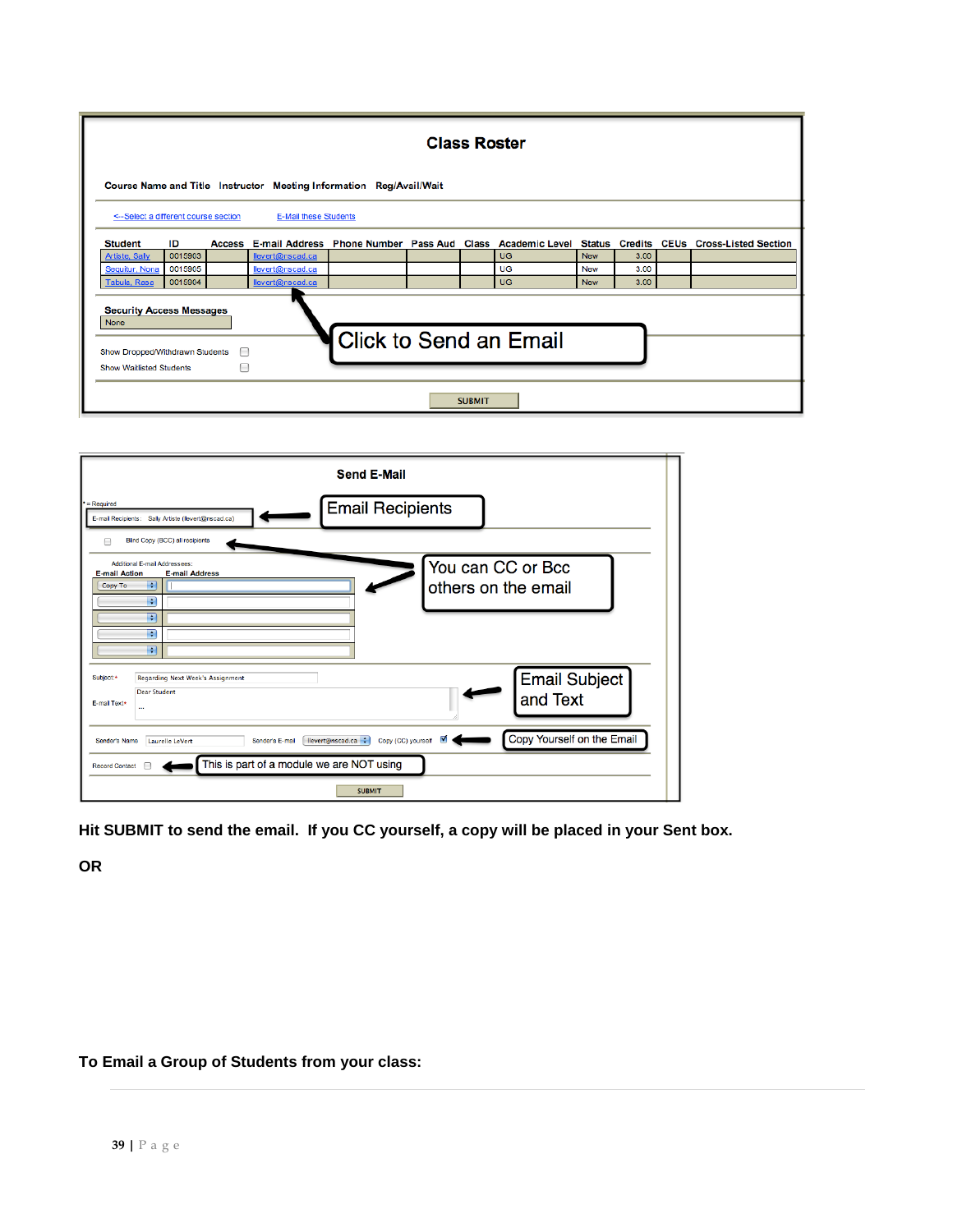|                                         | <b>Class Roster</b> |   |                                    |                                                                     |               |  |           |            |      |                                                                        |  |
|-----------------------------------------|---------------------|---|------------------------------------|---------------------------------------------------------------------|---------------|--|-----------|------------|------|------------------------------------------------------------------------|--|
|                                         |                     |   |                                    | Course Name and Title Instructor Meeting Information Reg/Avail/Wait |               |  |           |            |      |                                                                        |  |
| <-- Select a different course section   |                     |   | <b>E-Mail these Students</b>       |                                                                     |               |  |           |            |      |                                                                        |  |
| <b>Student</b>                          | ID                  |   | Access E-mail Address Phone Number |                                                                     |               |  |           |            |      | Pass Aud Class Academic Level Status Credits CEUs Cross-Listed Section |  |
| Artiste, Sally                          | 0015903             |   | llevert@nscad.ca                   |                                                                     |               |  | UG.       | <b>New</b> | 3.00 |                                                                        |  |
| Sequitur, Nona                          | 0015905             |   | llevert@nscad.ca                   | 902-539-0000 (HOME)                                                 |               |  | <b>UG</b> | <b>New</b> | 3.00 |                                                                        |  |
| Tabula, Rasa                            | 0015904             |   | llevert@nscad.ca                   |                                                                     |               |  | <b>UG</b> | <b>New</b> | 3.00 |                                                                        |  |
| <b>Security Access Messages</b><br>None |                     |   |                                    |                                                                     |               |  |           |            |      |                                                                        |  |
| Show Dropped/Withdrawn Students         |                     | ⊟ |                                    |                                                                     |               |  |           |            |      |                                                                        |  |
| Show Waitlisted Students                |                     | □ |                                    |                                                                     |               |  |           |            |      |                                                                        |  |
|                                         |                     |   |                                    |                                                                     | <b>SUBMIT</b> |  |           |            |      |                                                                        |  |

**Choose "Email These Students":**

|               |                 |                               |                                                                |                               | <b>Select Students for E-Mail</b>                                                             |
|---------------|-----------------|-------------------------------|----------------------------------------------------------------|-------------------------------|-----------------------------------------------------------------------------------------------|
|               |                 | <b>Section Name and Title</b> |                                                                |                               |                                                                                               |
| $\odot$<br>∩  |                 |                               | <b>Choose One</b> E-Mail Options<br>E-Mail All Students Listed | E-Mail Only Selected Students | Can "select all" students in a class,<br>or choose option to select a portion<br>of the class |
| <b>Select</b> | <b>Students</b> |                               | <b>Status</b>                                                  | <b>E-Mail Address</b>         |                                                                                               |
|               | Artiste, Sally  |                               | <b>New</b>                                                     | llevert@nscad.ca              |                                                                                               |
| ⊟             |                 | Sequitur, Nona                | New                                                            | llevert@nscad.ca              | Once selection is complete,                                                                   |
|               |                 | Tabula, Rasa                  | <b>New</b>                                                     | llevert@nscad.ca              | hit Submit to write email                                                                     |
|               |                 |                               |                                                                |                               | <b>SUBMIT</b>                                                                                 |

**You are then brought to the page (see above) where you can compose your message.**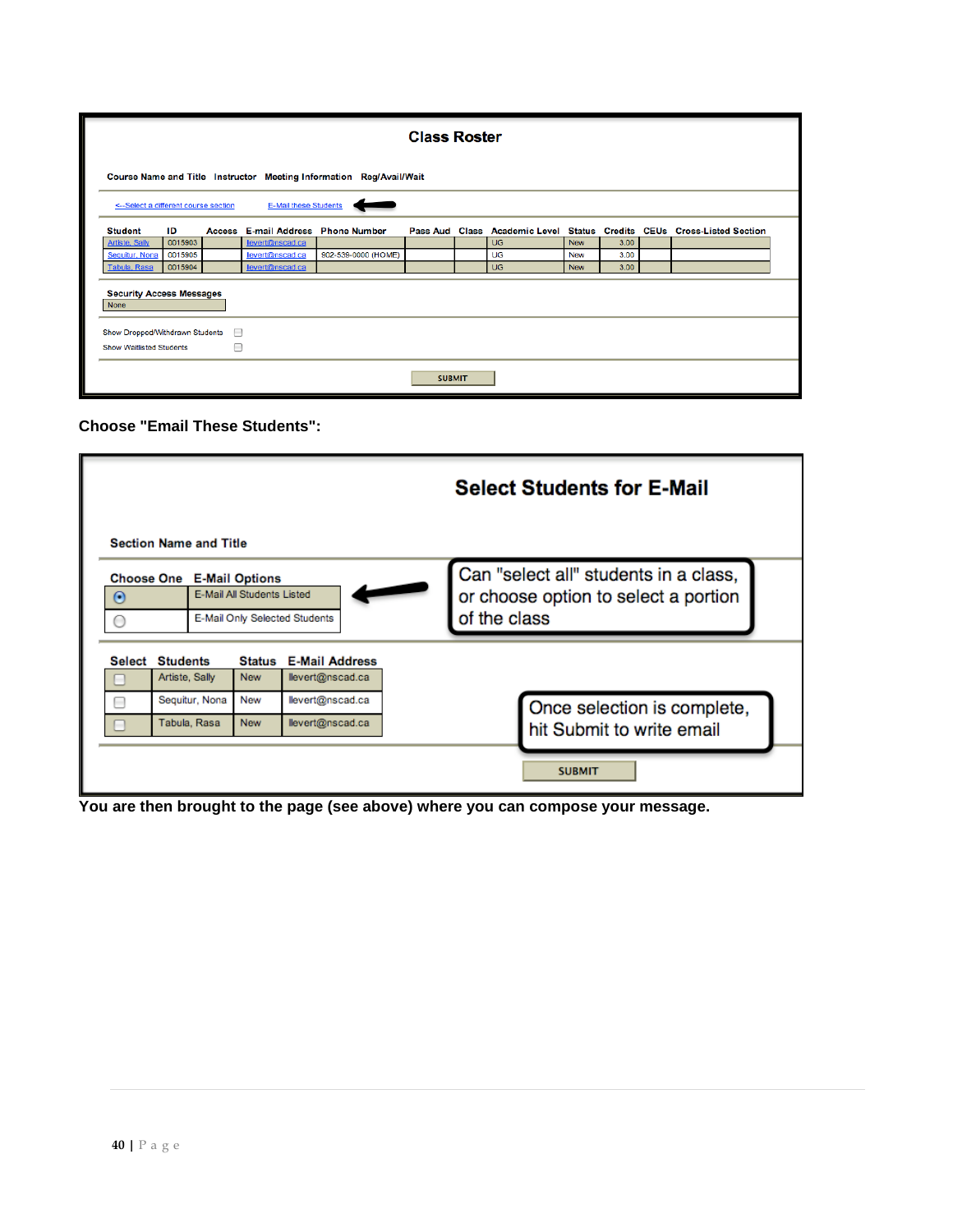| <b>Send E-Mail</b>                                                                                                                      |
|-----------------------------------------------------------------------------------------------------------------------------------------|
| $*$ = Required<br>E-mail Recipients: Sally Artiste (llevert@nscad.ca), Nona Sequitur (llevert@nscad.ca), Rasa Tabula (llevert@nscad.ca) |
| Blind Copy (BCC) all recipients<br>V                                                                                                    |
| Additional E-mail Addressees:<br><b>E-mail Action</b><br><b>E-mail Address</b>                                                          |
| F<br>÷                                                                                                                                  |
| ₽<br>F                                                                                                                                  |
| $\overline{\mathbf{F}}$                                                                                                                 |
| Subject:*                                                                                                                               |
| E-mail Text*                                                                                                                            |
| Copy (CC) yourself<br>llevert@nscad.ca :<br>Sender's Name<br>Sender's E-mail<br><b>Laurelle LeVert</b>                                  |
| <b>Record Contact</b><br>E                                                                                                              |
| <b>SUBMIT</b>                                                                                                                           |

**Hit SUBMIT to send the email. If you CC yourself, a copy will be placed in your Sent box.**

## **Grading**

Faculty will be able to submit final grades online as per the long-standing grade submission deadlines. A Reminder will be sent to NSCAD Faculty Email each semester regarding the deadline to submit grades. Shortly after the last day to submit grades, grade entry online will be closed so that the Registrar's Office can process grading. Any grade changes after that must be submitted in writing to the Registrar's Office (including INCs)

| <b>FACULTY</b>    |                                                                                                                              |
|-------------------|------------------------------------------------------------------------------------------------------------------------------|
|                   | <b>Grading</b>                                                                                                               |
| Term              | Select a term or date range to restrict your class list<br>Winter 2011                                                       |
| <b>Start Date</b> | Ռ<br>୲<br><b>End Date</b>                                                                                                    |
|                   | <b>SUBMIT</b><br>laatu istana saa salaat tha Taxaa thaysana taashiina saal salaat tha Osiyaa thayyyigh ta syada (whan that t |

Instructors can select the Term they are teaching and select the Course they wish to grade (when that term becomes available for grading):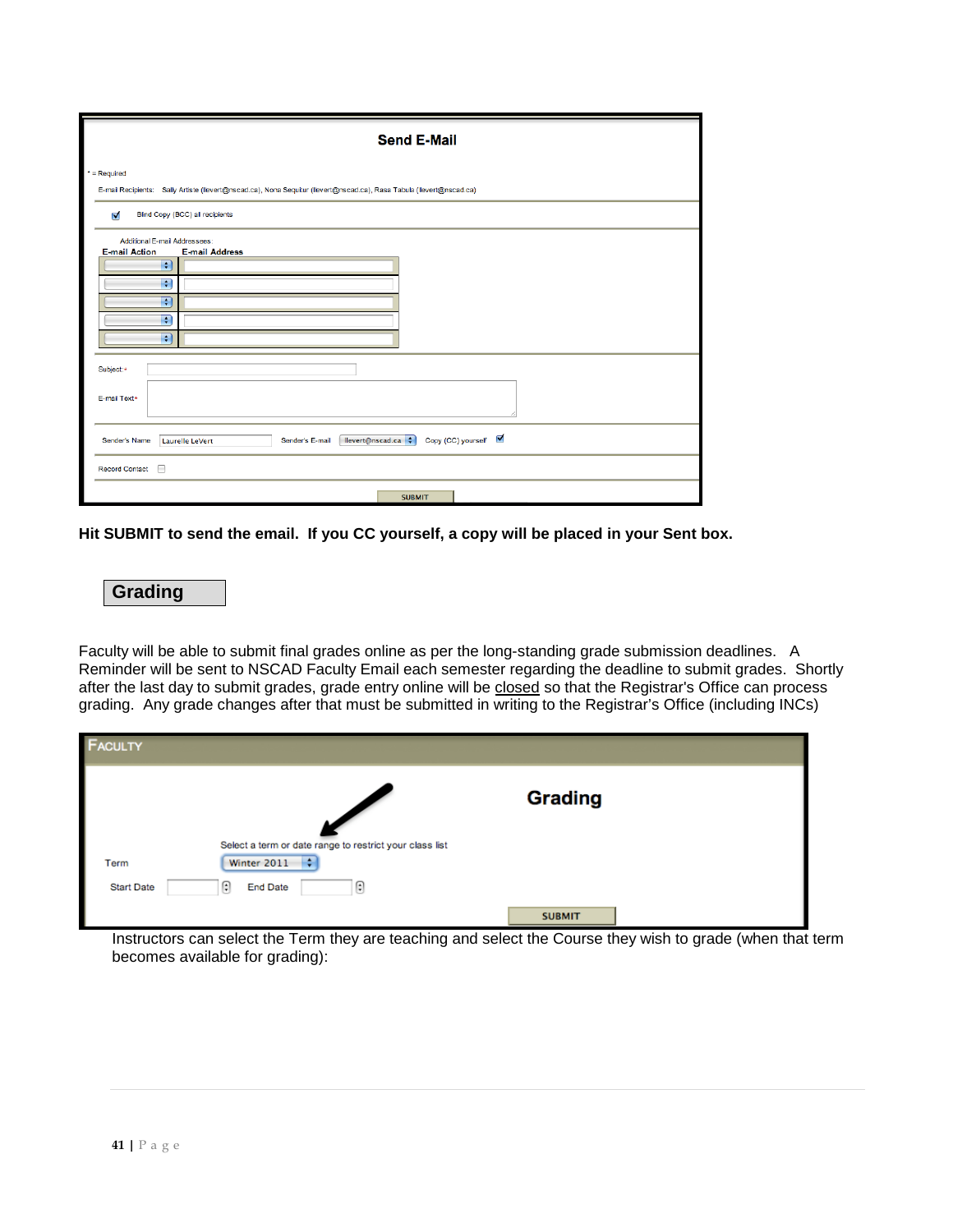|                                                                                       | <b>Grading</b>                                                                                    |       |
|---------------------------------------------------------------------------------------|---------------------------------------------------------------------------------------------------|-------|
| Please only select FINAL grade below. Midterm/Intermediate grades are not being used. |                                                                                                   |       |
|                                                                                       |                                                                                                   |       |
|                                                                                       |                                                                                                   |       |
| Final<br>Final or Midterm/Intermediate Grading                                        |                                                                                                   |       |
|                                                                                       | Choose One Class Name and Title Start Date End Date Bldg Room Meeting Times Days of Week Loc Term |       |
| AHIS-2600-1 Medieval Art                                                              | 04/19/11<br>01/05/11                                                                              | 2011W |

- **Select FINAL Grading (we are NOT tracking mid-term grades in the system)**
- **Select the Course you wish to grade**
- • **SUBMIT**

|                               |              |                     |            |                                                     |                                                                                                                                                                                                 | <b>Final Grading</b> |                         |                       |                     |                                       |
|-------------------------------|--------------|---------------------|------------|-----------------------------------------------------|-------------------------------------------------------------------------------------------------------------------------------------------------------------------------------------------------|----------------------|-------------------------|-----------------------|---------------------|---------------------------------------|
|                               |              |                     |            |                                                     | Once entered and saved, grades can be changed but not deleted. Shortly after the grading deadline, grades will be locked. Faculty who wish to make changes must contact the Registrar's office. |                      |                         |                       |                     |                                       |
| Class Name AHIS-2600-1        |              |                     |            |                                                     |                                                                                                                                                                                                 |                      |                         |                       |                     |                                       |
| Title                         | Medieval Art |                     |            |                                                     |                                                                                                                                                                                                 |                      |                         |                       |                     |                                       |
| Location                      |              |                     |            |                                                     |                                                                                                                                                                                                 |                      |                         |                       |                     |                                       |
| Term                          | Winter 2011  |                     |            |                                                     |                                                                                                                                                                                                 |                      |                         |                       |                     |                                       |
| Instructor<br>Laurelle LeVert |              |                     |            |                                                     |                                                                                                                                                                                                 |                      |                         |                       |                     |                                       |
| <b>Student</b>                | ID           | <b>Status</b> Grade |            | <b>Expire Date</b>                                  | <b>Last Date of Never</b><br><b>Attendance Attended</b>                                                                                                                                         |                      | <b>Midterm</b><br>Grade | <b>Class</b><br>Level | <b>Credits CEUs</b> | <b>Cross-Listed</b><br><b>Section</b> |
| Artiste, Sally                | 0015903 N    |                     | A          | $\left[ \begin{matrix} 0 \\ 1 \end{matrix} \right]$ | $\boxed{2}$                                                                                                                                                                                     | □                    |                         |                       | 3.00                |                                       |
| Sequitur,<br>Nona             | 0015905 N    |                     | $B +$      | Θ                                                   | $\left[\frac{1}{2}\right]$                                                                                                                                                                      | e                    |                         |                       | 3.00                |                                       |
| Tabula, Rasa                  | 0015904      | $\mathsf{N}$        | <b>INC</b> | $\left[ \begin{matrix} 1 \\ 1 \end{matrix} \right]$ | $\boxed{3}$                                                                                                                                                                                     | $\Box$               |                         |                       | 3.00                |                                       |
|                               |              |                     |            |                                                     |                                                                                                                                                                                                 |                      |                         |                       |                     |                                       |
|                               |              |                     |            |                                                     |                                                                                                                                                                                                 | <b>SUBMIT</b>        |                         |                       |                     |                                       |

Once entered, grades can be CHANGED, but not DELETED. Once you have entered your grades and hit "SUBMIT", you can still return and change grades, up to the last day to submit grades. Shortly after that the Registrar's office will "lock down" grade submission in order to run a process that moves the grade to the student's record.

#### **NOTE: We are NOT using "Expire Date" or "Last Date of Attendance" or "Never Attended"**

#### **\*\*\*Please do not enter any data in these fields, as it will not be tracked.\*\*\***

#### **Search for Sections**

Instructors here have access to the "timetables" posted which are also available to students and to the general public. NOTE: the version available to the public does NOT contain Faculty contact Email.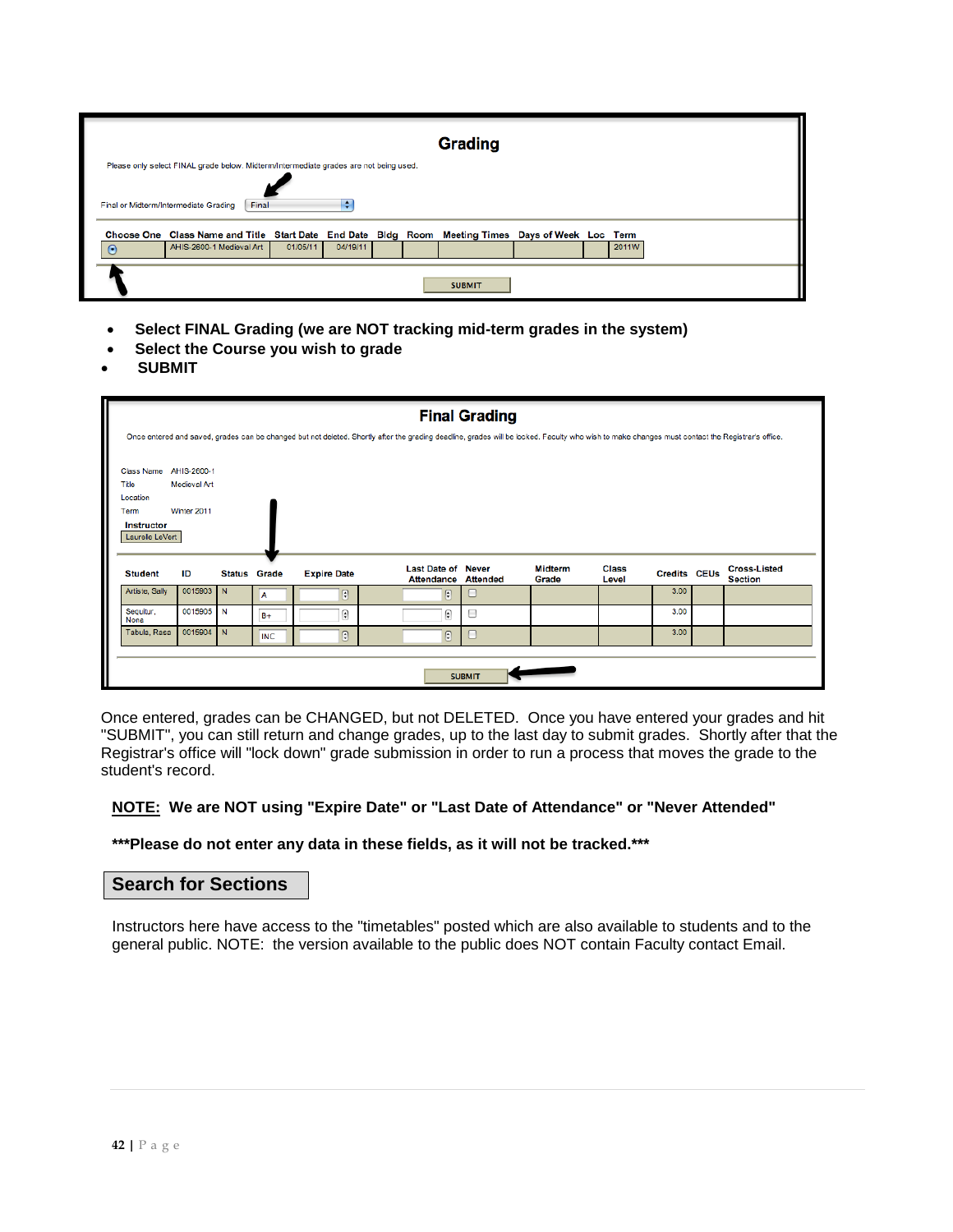|                                                                                           |                                            | <b>Search for Sections</b>       |               |                                                                                                               |
|-------------------------------------------------------------------------------------------|--------------------------------------------|----------------------------------|---------------|---------------------------------------------------------------------------------------------------------------|
| NOTE: Please select a term and at least one other value to start your search.             |                                            |                                  |               |                                                                                                               |
| Winter 2011 $\div$<br>Term                                                                |                                            |                                  |               | To search for Sections (the Timetable),<br>must select TERM and one other<br>element, such as Subject, Course |
| Starting On/After Date<br>A                                                               | <b>Ending By Date</b>                      | $\overline{G}$                   |               | Level, Day of Week, Instructor, etc                                                                           |
| <b>Subjects</b>                                                                           | <b>Course Levels</b>                       | <b>Course Number Section</b>     |               |                                                                                                               |
| $\div$<br>Art History                                                                     | $\div$                                     |                                  |               |                                                                                                               |
| ÷                                                                                         | ÷                                          |                                  |               |                                                                                                               |
| ÷                                                                                         | $\div$                                     |                                  |               |                                                                                                               |
| $\div$                                                                                    | $\div$                                     |                                  |               |                                                                                                               |
| ÷                                                                                         | ÷                                          |                                  |               |                                                                                                               |
| $\div$<br><b>Sections Meeting After</b>                                                   | <b>Sections Ending Before</b>              | $\left(\frac{\tau}{\tau}\right)$ |               |                                                                                                               |
| Tue<br>Mon<br>н<br>$\Box$<br>Wed<br>Thu                                                   | Fri<br>$\Box$ Sat $\Box$<br>$\blacksquare$ | Sun $\Box$                       |               |                                                                                                               |
| Course Title Keyword(s)<br>$\div$<br>Academic Level<br>Location<br>Instructor's Last Name | $\div$                                     |                                  |               |                                                                                                               |
|                                                                                           |                                            |                                  | <b>SUBMIT</b> |                                                                                                               |

**Once you have defined your parameters, hit SUBMIT:**

|   |                |               | Courses with a closed status have reached their capacity. |                 | Click on a course to see<br>description prerequisites, etc |                |                                                |                |             |                          |
|---|----------------|---------------|-----------------------------------------------------------|-----------------|------------------------------------------------------------|----------------|------------------------------------------------|----------------|-------------|--------------------------|
|   | <b>Term</b>    | <b>Status</b> | <b>Section Name and Title</b>                             | <b>Location</b> | <b>Meeting</b><br><b>Information</b>                       | <b>Faculty</b> | <b>Available/ Capacity/</b><br><b>Waitlist</b> | <b>Credits</b> | <b>CEUs</b> | <b>Academic</b><br>Level |
|   | Winter<br>2011 | Open          | AHIS-2010-1 Survey of 19th C Art                          |                 |                                                            |                | 20/130/0                                       | 3.00           |             | Undergraduate            |
| 2 | Winter<br>2011 | Open          | AHIS-2020-1 Survey of 20th C Art                          |                 |                                                            |                | 79/130/0                                       | 3.00           |             | Undergraduate            |
| ٩ | Winter<br>2011 | Open          | AHIS-2120-1 Craft & Design Hist<br>1750-1950              |                 |                                                            |                | 73/130/0                                       | 3.00           |             | Undergraduate            |
|   | Winter<br>2011 | Open          | AHIS-2600-1 Medieval Art                                  |                 | 01/05/2011-<br>04/19/2011                                  | L. LeVert      | 12/15/0                                        | 3.00           |             | Undergraduate            |
| 5 | Winter<br>2011 | Open          | AHIS-2702-1 Ren & Baroque Art:<br><b>Baroque</b>          |                 |                                                            |                | 12/40/0                                        | 3.00           |             | Undergraduate            |
|   | Winter<br>2011 | Open          | AHIS-2810-1 Film History &crit:<br><b>1940-PRES</b>       |                 |                                                            |                | 37/80/0                                        | 3.00           |             | Undergraduate            |
|   | Winter<br>2011 | Waitlisted    | AHIS-3011-1 2th C Art: Art &<br>Activism                  |                 |                                                            |                | 3/40/1                                         | 3.00           |             | Undergraduate            |

**\*\* At this level you can also see if spaces are available, whether there is a waitlist, etc.**